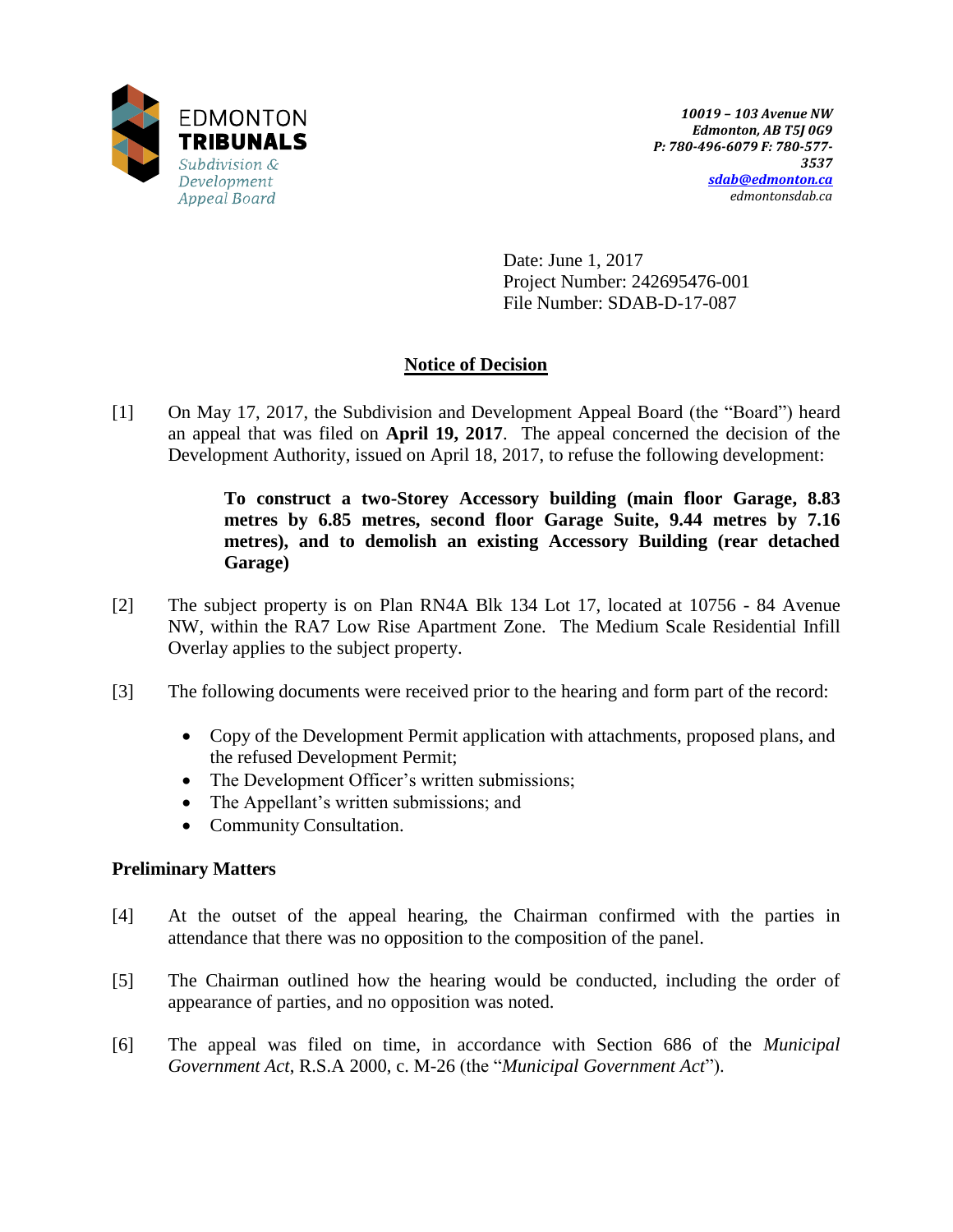### **Summary of Hearing**

- *i) Position of the Appellant, Mr. A. Nguyen:*
- [7] Mr. Nguyen typically works with the Development Officer to resolve any issues. However, due to the height restriction for low slope roofs, the Development Officer had no choice but to refuse this development permit application.
- [8] He recently attended a Garage Suite seminar with a Senior City Planner and was advised that changes are being proposed to the Garage Suite regulations contained within the *Edmonton Zoning Bylaw* that could address all of the reasons for refusal by the time that a building permit is issued for the proposed development.
- [9] Mr. Nguyen referenced his written submission to address all of the reasons for refusal.
- [10] The maximum allowable height for a flat roof Garage Suite is currently 5.5 metres but is 6.5 metres for a Garage Suite with a pitched roof. It was his opinion that there is an unfair height restriction for flat roof designs which makes the second floor space feel cramped and congested. The proposed variance of 0.5 metres is nominal and would allow a standard 8 feet second floor ceiling height.
- [11] The subject site is adjacent to two three storey flat roof apartment buildings which are substantially higher.
- [12] The subject lot is approximately 400 square metres in size which is the minimum size for a Garage Suite. It was designed to build to the maximum allowed on the lot. Cantilevered spaces were proposed to add some design feature to the structure. Even with 15 percent site coverage for the garage, the total site coverage is still below the maximum allowable site coverage of 40 percent.
- [13] Parking requirements are also being reviewed and may be reduced from three spaces to two spaces and to one space for sites that are located on a major transit road or close to an LRT station. This property is located on a major transit road and close to the University LRT station. It is located in a major rental hub for the University of Alberta and the tenants of this suite will most likely walk to school.
- [14] The proposed garage suite will improve the appearance of the laneway and increase density in this neighbourhood.
- [15] None of his neighbours were opposed to the proposed development.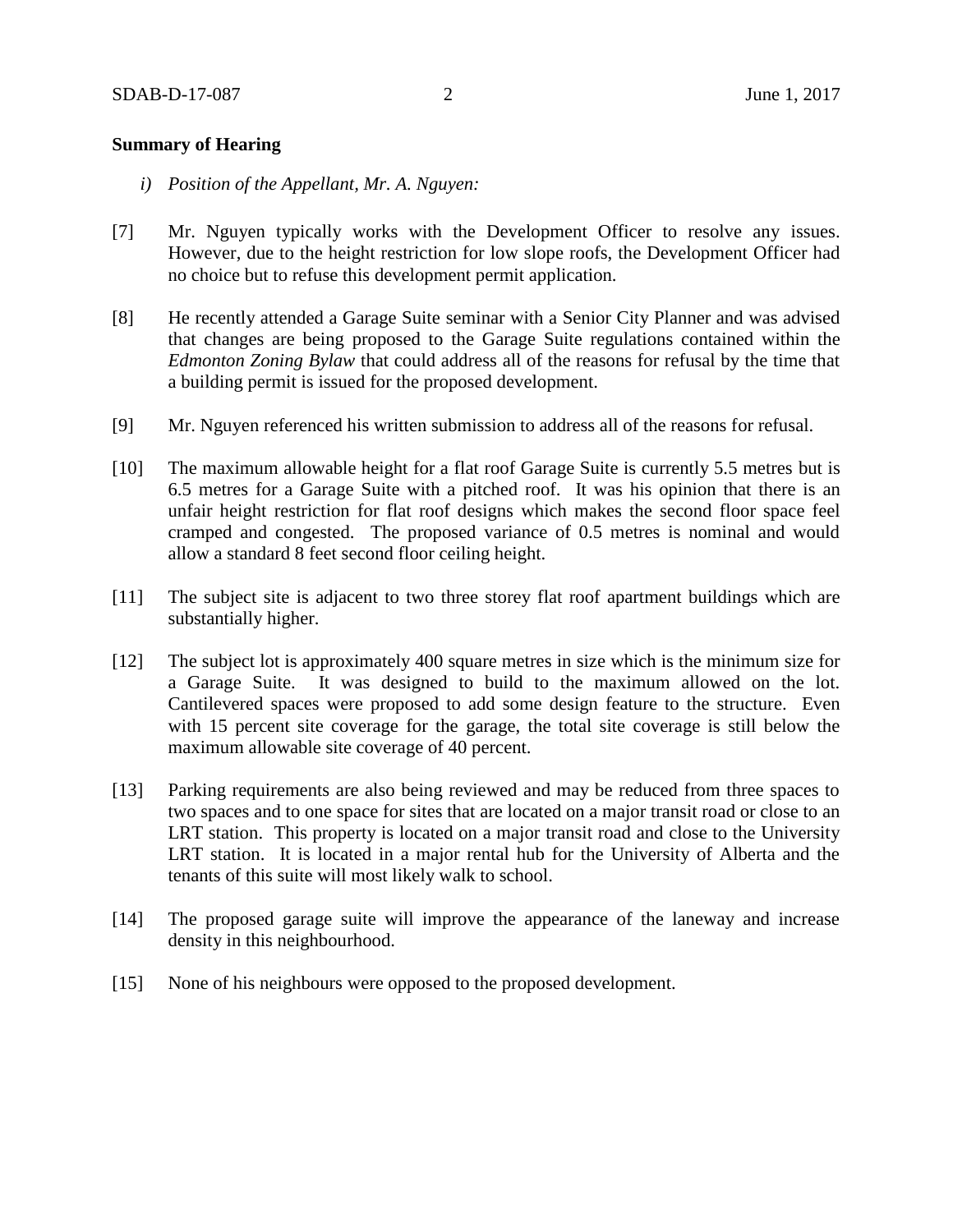- [16] Mr. Nguyen provided the following answers to questions:
	- a) The flat roof was chosen to provide a more contemporary design. The adjacent apartment buildings have flat roofs and there is a flat roof house located across the street.
	- b) He chose not to cancel his development permit application and wait for the proposed Bylaw amendments to be approved because of time constraints.
	- c) He and his wife plan to move from a large house into the garage suite. The large storage area on the main floor of the garage will accommodate some of their personal items that require temperature controlled secure indoor storage.
	- *ii) Position of an Affected Property Owner in Support of the Appellant, Mr. Hauer:*
- [17] Mr. Hauer lives three blocks from the subject site and owns a property in the 60 metre notification radius.
- [18] He supports the proposed development and the variances required because it is characteristic of the neighbourhood.
	- *iii) Position of the Development Officer, Mr. J. McArthur, representing Mr. K. Yeung, who provided the following responses to questions:*
- [19] Mr. McArthur suggested that the Board may want to include the area of the proposed storage area on the main floor of the Garage in the calculation of floor area if the space is solely for the use of the occupants of the proposed Garage Suite.
- [20] The proposed Bylaw amendments were prepared by the Bylaw Amendment team. He was aware that several changes to the regulations for Garage Suites were being proposed but he could not provide any specific details.
- [21] A Garage Suite is accessory to the principal dwelling on a site and one of the ways to ensure that it remains accessory is to restrict the height and the size to ensure that it is smaller than the principal dwelling.
- [22] The maximum allowable height of a flat roof structure is less than a structure with a pitched roof to reduce the massing impact.
- [23] He would have considered the other required variances with the exception of height which a Development Officer cannot vary, because the subject site is located in a high density neighbourhood close to public transit and the LRT. The proposed development also complies with the objectives of the *Garneau Area Redevelopment Plan* and the *Municipal Development Plan*.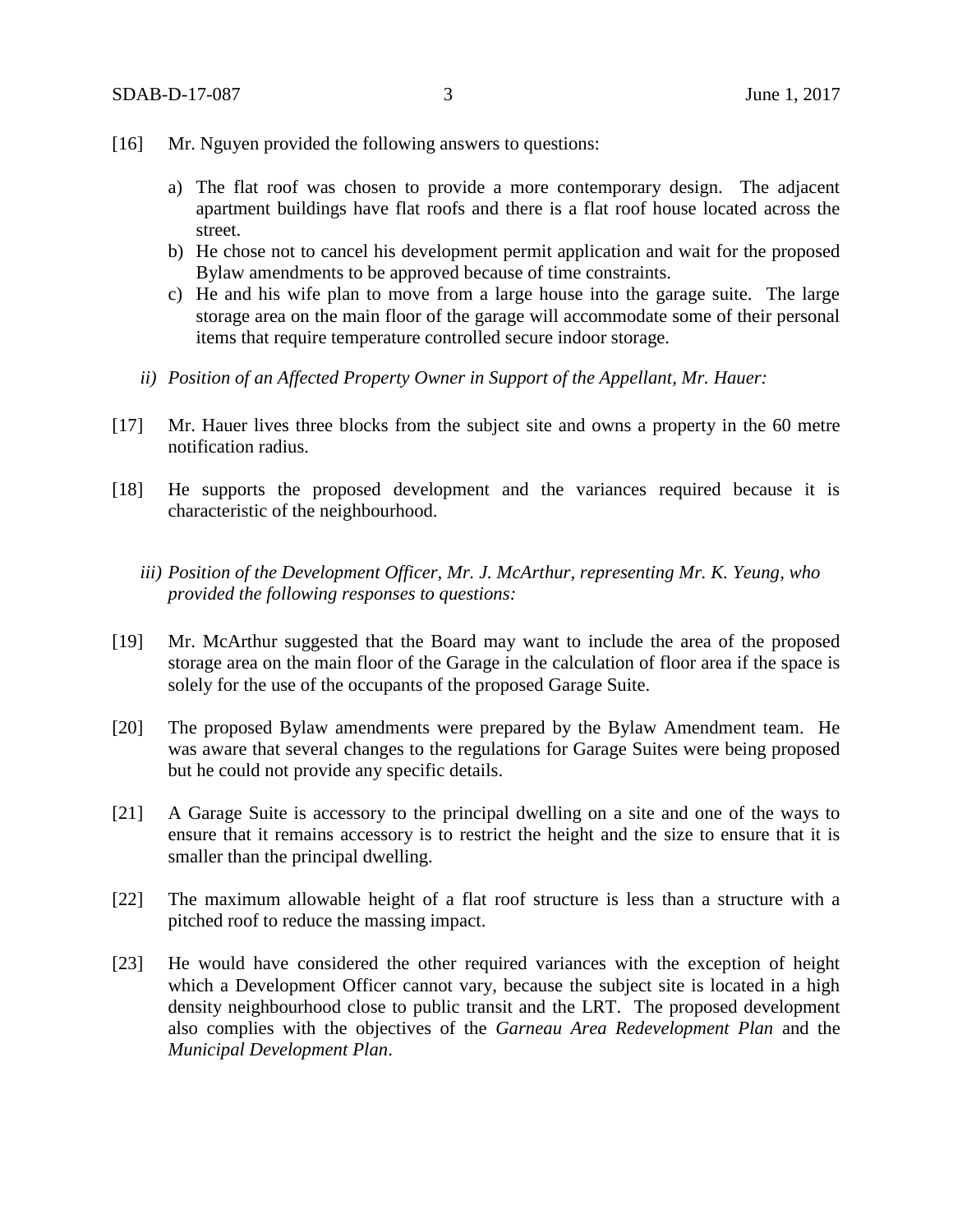[24] A variance of 24.86 square metres would be required if it was the decision of the Board to add the area of the proposed storage space on the main floor to the maximum allowable Floor Area of the proposed Garage Suite.

## *iv) Rebuttal of the Appellant*

- [25] The storage space on the main floor of the garage was never discussed with the Development Officer.
- [26] This storage space can be used by tenants of the house and the proposed garage suite.
- [27] His own personal vehicle will be parked inside the proposed garage.

### **Decision**

- [28] The appeal is **ALLOWED** and the decision of the Development Authority is **REVOKED**. The development is **GRANTED** as applied for to the Development Authority, subject to the following **CONDITIONS**:
	- 1. The development shall be constructed in accordance with the stamped and approved drawings.
	- 2. Prior to any demolition or construction activity, the applicant must post on-site a development permit notification sign. (Section 20)
	- 3. Immediately upon demolition of the building, the site shall be cleared of all debris.
	- 4. Eave projections shall not exceed 0.46 metres into required yards or Separations spaces less than 1.2 metres. (Reference Section 44.1(b))
	- 5. Only one of a Secondary Suite, a Garage Suite or Garden Suite may be developed in conjunction with a principal Dwelling. (Section 87)
	- 6. A Garage Suite shall not be allowed within the same Site containing a Group Home or Limited Group Home, or a Major Home Based Business and an associated principal Dwelling, unless the Garage Suite is an integral part of a Bed and Breakfast Operation in the case of a Major Home Based Business. (Section 87)
	- 7. Notwithstanding the definition of Household within this Bylaw, the number of unrelated persons occupying a Garage Suite shall not exceed three. (Section 87).
	- 8. The Garage Suite shall not be subject to separation from the principal Dwelling through a condominium conversion or subdivision. (Section 87)

## **ADVISEMENTS**:

1. The driveway access must maintain a minimum clearance of 1.5 metres from all surface utilities.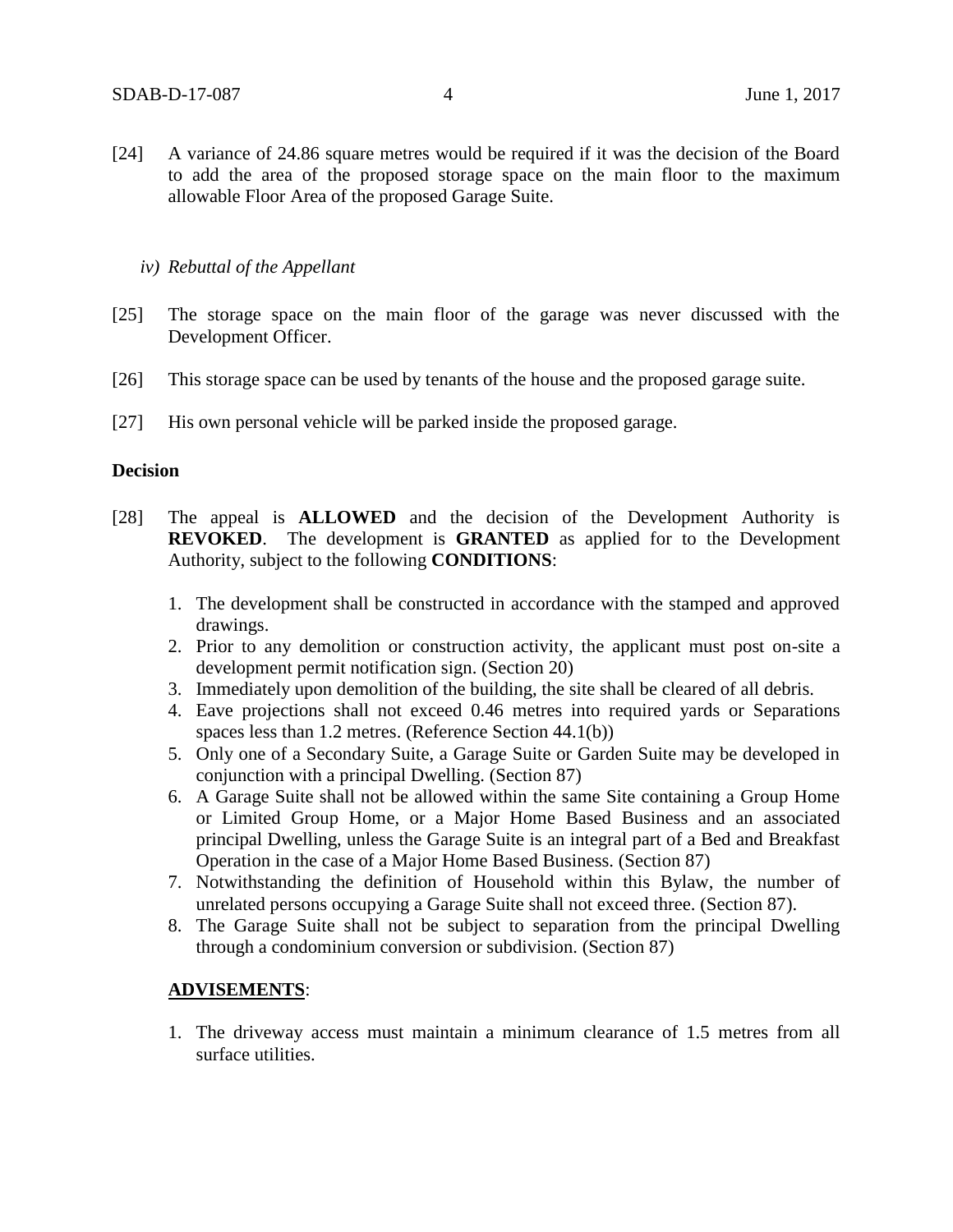- 2. Lot grades must match the *Edmonton Drainage Bylaw 16200* and/or comply with the Engineered approved lot grading plans for the area. Contact Drainage Services at 780-496-5576 or lot.grading@edmonton.ca for lot grading inspection inquiries.
- [29] In granting the development the following variances to the *Edmonton Zoning Bylaw* are allowed:
	- 1. The maximum allowable Height (to midpoint of parapet) of 5.5 metres as per Section  $87.2(a)(ii)$  is varied to allow an excess of 0.5 metres, thereby increasing the maximum allowed to 6.0 metres.
	- 2. The maximum allowable Height (to highest point of parapet) of 5.9 metres as per Section 52.1(b) is varied to allow an excess of 0.2 metres, thereby increasing the maximum allowed to 6.1 metres.
	- 3. The maximum allowable Site Coverage for an Accessory Building of 48.62 square metres as per Section 150.4(5) is varied to allow an excess of 11.28 square metres, thereby increasing the maximum allowed to 59.90 square metres.
	- 4. The minimum allowable number of Parking Spaces of 3 as per Section 54.2, Schedule  $1(A)(2)$  is varied to allow a deficiency of 1 space, thereby decreasing the minimum allowable to 2 Parking spaces.

## **Reasons for Decision**

- [30] A Garage Suite is a Discretionary Use in the RA7 Low Rise Apartment Zone.
- [31] The Board agrees with the determination of the Development Officer that the proposed development follows the objectives of the *Garneau Area Redevelopment Plan* (Policy Number 2.1) to encourage alternate forms of development; encourage design innovation; and ensure that future redevelopment is compatible with existing development.
- [32] The Board also agrees with the determination of the Development Officer that the proposed Garage Suite complies with many of the densification, renewal and diversity policies and objectives in the City of Edmonton's *Municipal Development Plan*, The Way We Grow:

### Policy 4.4.1

To ensure neighbourhoods have a range of housing choice to meet the needs of all demographic and income groups and create more socially sustainable communities.

### Policy 4.4.1.1

Provide a broad and varied housing choice, incorporating housing for various demographic and income groups in neighbourhoods.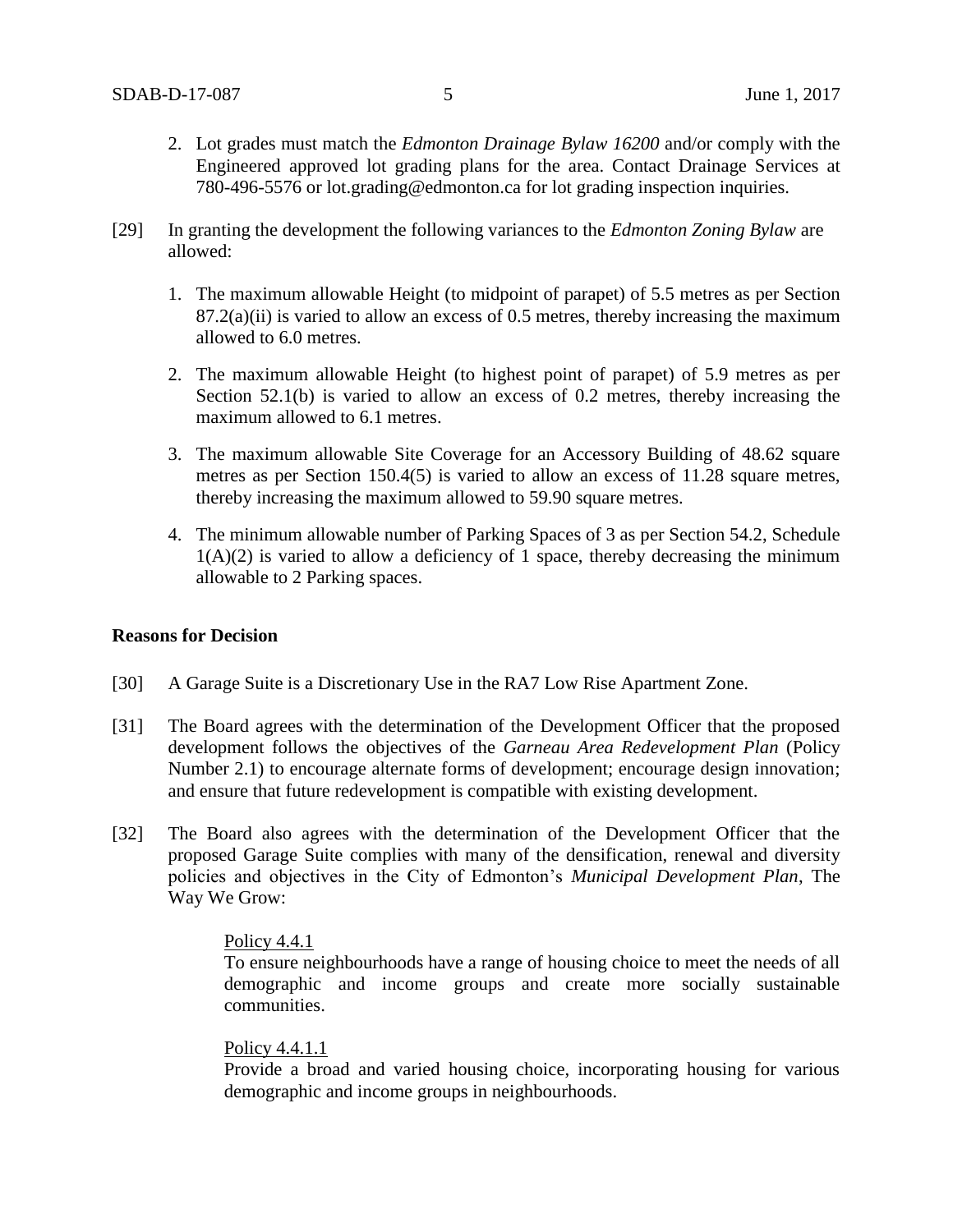As such, the Board finds that the proposed Garage Suite is an appropriate Discretionary Use in the RA7 Low Rise Apartment Zone.

- [33] The Board has granted the required variances for the following reasons.
- [34] There was no evidence provided that would lead the Board to conclude that the Height variances of 0.5 metres to the midpoint of parapet and 0.2 metres to the highest point of parapet, which is the Height that would contribute most to the massing of the proposed Garage Suite, would unduly impact the use, enjoyment or value of neighbouring parcels of land. In fact, evidence was provided that the proposed flat roof design is characteristic of other developments in this neighbourhood.
- [35] The proposed Garage Suite is smaller in scale and lower than the Principal Dwelling on the subject site, appears subordinate to the Principal Dwelling and maintains the appearance of a single family residence which will maintain the character of the site. The Garage and Garage Suite cannot be seen from 84 Avenue and will therefore not impact the streetscape.
- [36] There is an Apartment Building located immediately east of the subject site which is significantly higher than the proposed Garage Suite which will mitigate the required height variances.
- [37] The maximum allowable total Site Coverage for this site, including the proposed Garage Suite is approximately 35 percent, well below the maximum allowable Site Coverage regulation of 40 percent. Therefore, adequate amenity and landscaped areas can still be accommodated on the subject site.
- [38] Based on the evidence provided, the subject site is located approximately 200 metres away from Whyte Avenue and 109 Street, both of which are major transit corridors which will mitigate the deficiency in the required number of onsite parking spaces.
- [39] The Appellant undertook community consultation and everyone who was consulted provided support for the proposed development. In fact, one affected property owner appeared at the hearing in support of the proposed development.
- [40] For all of these reasons, the Board finds that the proposed development with the required variances will not unduly interfere with the amenities of the neighbourhood nor materially interfere with or affect the use, enjoyment or value of neighbouring parcels of land.

Mr. I. Wachowicz, Chairman Subdivision and Development Appeal Board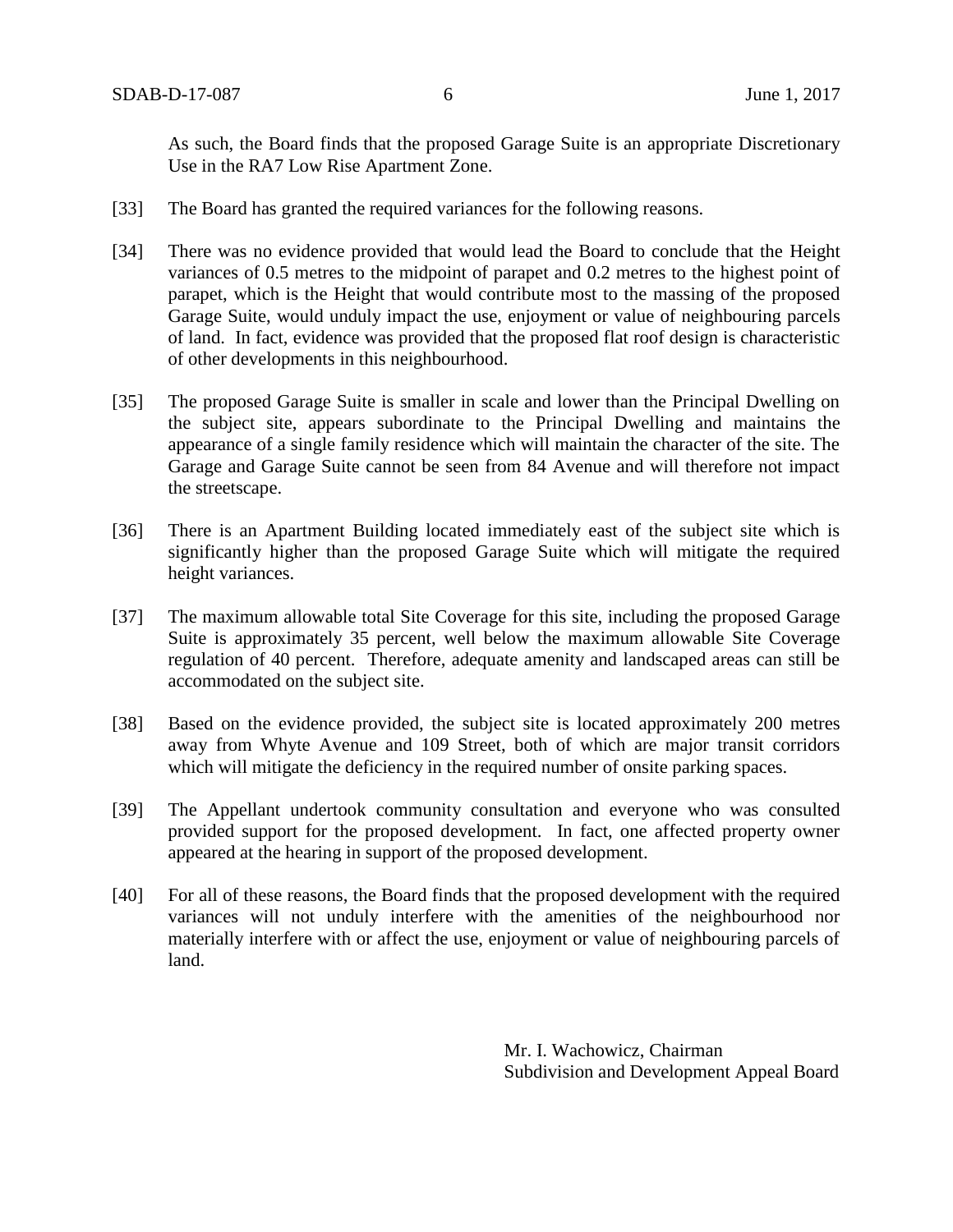## **Important Information for the Applicant/Appellant**

- 1. This is not a Building Permit. A Building Permit must be obtained separately from the Sustainable Development Department, located on the 2nd Floor, Edmonton Tower, 10111 – 104 Avenue NW, Edmonton, AB T5J 0J4.
- 2. Obtaining a Development Permit does not relieve you from complying with:
	- a) the requirements of the *Edmonton Zoning Bylaw*, insofar as those requirements have not been relaxed or varied by a decision of the Subdivision and Development Appeal Board,
	- b) the requirements of the *Alberta Safety Codes Act*,
	- c) the *Alberta Regulation 204/207 – Safety Codes Act – Permit Regulation*,
	- d) the requirements of any other appropriate federal, provincial or municipal legislation,
	- e) the conditions of any caveat, covenant, easement or other instrument affecting a building or land.
- 3. When an application for a Development Permit has been approved by the Subdivision and Development Appeal Board, it shall not be valid unless and until any conditions of approval, save those of a continuing nature, have been fulfilled.
- 4. A Development Permit will expire in accordance to the provisions of Section 22 of the *Edmonton Zoning Bylaw, Bylaw 12800*, as amended.
- 5. This decision may be appealed to the Alberta Court of Appeal on a question of law or jurisdiction under Section 688 of the *Municipal Government Act*, RSA 2000, c M-26. If the Subdivision and Development Appeal Board is served with notice of an application for leave to appeal its decision, such notice shall operate to suspend the Development Permit.
- 6. When a decision on a Development Permit application has been rendered by the Subdivision and Development Appeal Board, the enforcement of that decision is carried out by the Sustainable Development Department, located on the 2nd Floor, Edmonton Tower, 10111 – 104 Avenue NW, Edmonton, AB T5J 0J4.

*NOTE: The City of Edmonton does not conduct independent environmental checks of land within the City. If you are concerned about the stability of this property for any purpose, you should conduct your own tests and reviews. The City of Edmonton, when issuing a development permit, makes no representations and offers no warranties as to the suitability of the property for any purpose or as to the presence or absence of any environmental contaminants on the property.*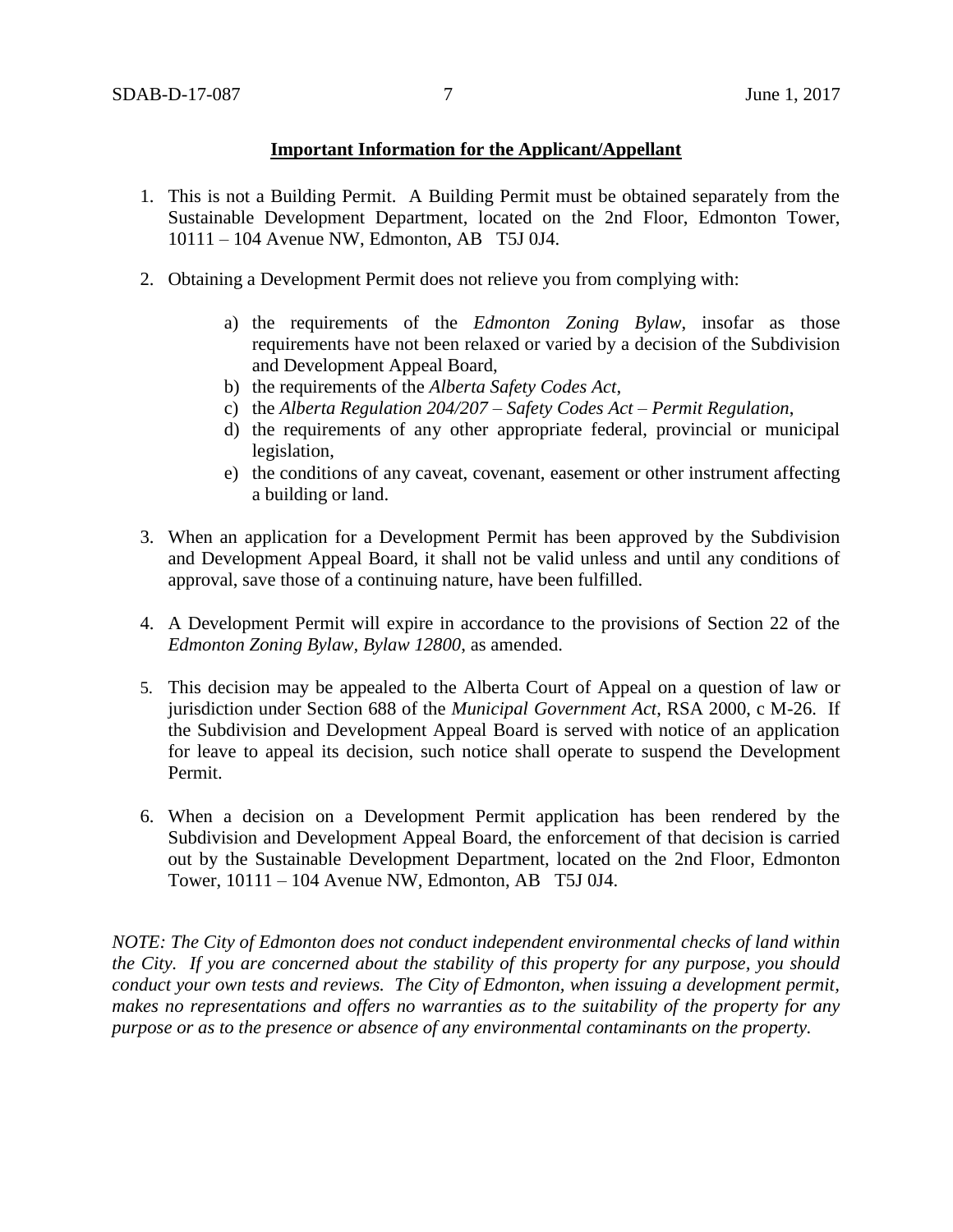

Date: June 1, 2017 Project Number: 240201553-001 File Number: SDAB-D-17-088

# **Notice of Decision**

[1] On May 17, 2017, the Subdivision and Development Appeal Board (the "Board") heard an appeal that was filed on **April 24, 2017**. The appeal concerned the decision of the Development Authority, issued on April 20, 2017, to refuse the following development:

## **To construct a Single Detached House with a front veranda, attached Garage, Rooftop Terrace, rear uncovered deck 3.36 metres by 3.05 metres, fireplace and a Basement Development (NOT to be used as an additional Dwelling)**

- [2] The subject property is on Plan 8057R Blk 2 Lot 8, located at 10044 90 Avenue NW, within the RF2 Low Density Infill Zone. The Mature Neighbourhood Overlay and Strathcona Area Redevelopment Plan apply to the subject property.
- [3] The following documents were received prior to the hearing and form part of the record:
	- Copy of the Development Permit application with attachments, proposed plans, and the refused Development Permit;
	- The Development Officer's written submissions;
	- The Appellant's written submissions; and
	- A written submission from affected property owners who reside at  $10040 90$ Avenue NW.

# **Preliminary Matters**

[4] At the outset of the appeal hearing, the Presiding Officer, Mr. Young, advised the parties in attendance that the proposed development is being opposed by the owners of an adjacent property. One of the owners of that property is Mr. Rohit Handa, who is a member of the Board. Mr. Young, Mr. O'Donnell and Mr. Pratt each advised that they had sat on two or three hearings with Mr. Handa but they had no other personal or professional connection with him. They felt that they would be able to provide a fair and impartial hearing. Mr. Young invited those present to voice any concerns they had. No one objected to the composition of the panel.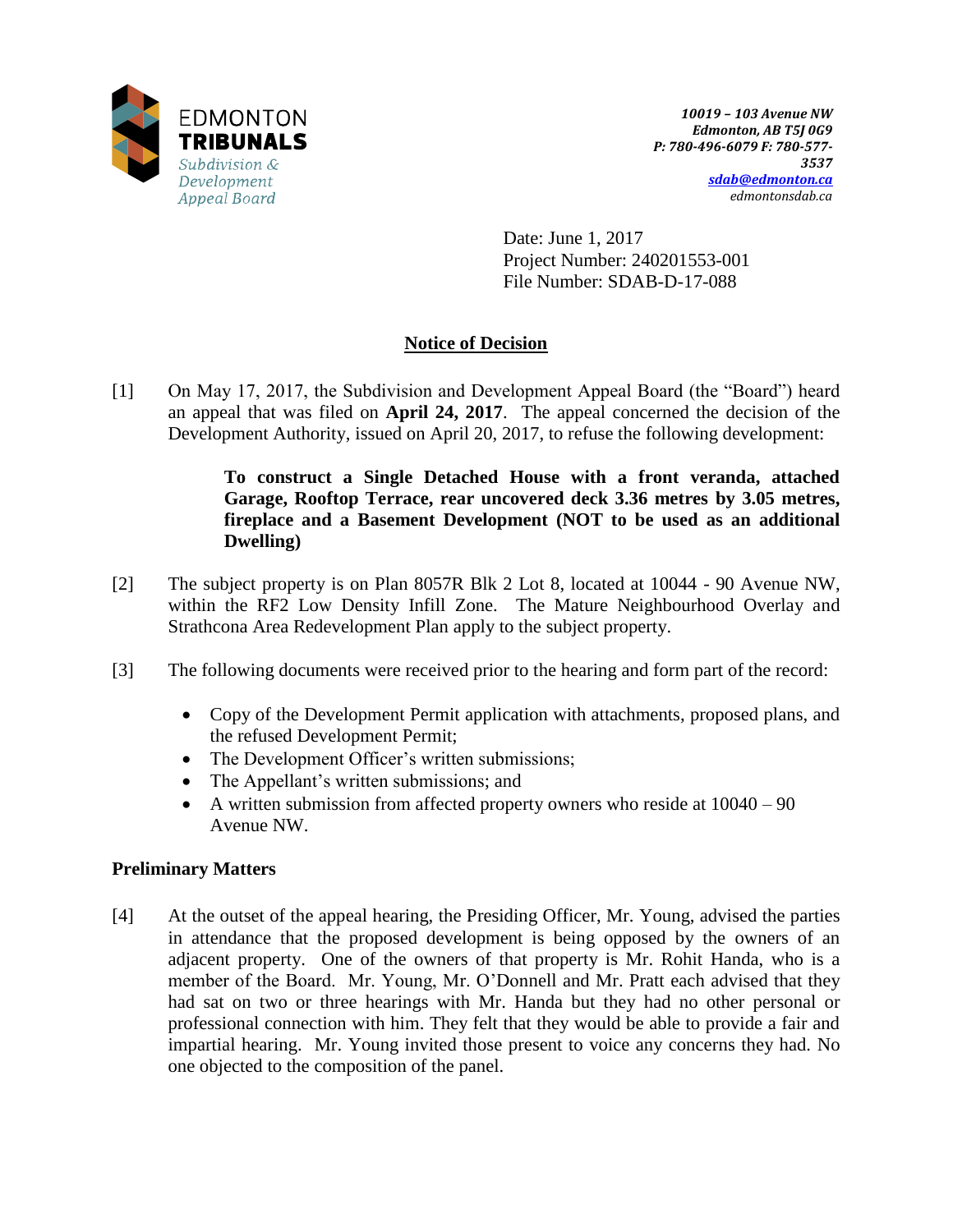- [5] The Presiding Officer outlined how the hearing would be conducted, including the order of appearance of parties, and no opposition was noted.
- [6] The appeal was filed on time, in accordance with Section 686 of the *Municipal Government Act*, R.S.A 2000, c. M-26 (the "*Municipal Government Act*").

#### **Summary of Hearing**

- *i) Position of the Appellants, Mr. D. Gupta & Ms. K. Gupta:*
- [7] The proposed home at 10044 90 Avenue will be their personal residence.
- [8] Mr. Gupta is the Vice-President of Akash Homes Ltd., a greenfield builder and the builder of the proposed house.
- [9] They are seeking approval of the development and request that the Board grant variances to allow vehicular access from the front public roadway, a 1.15 metre variance in the maximum allowable Height, a 2.0 metre variance in the minimum required rear Stepback for the Rooftop Terrace and a 0.93 metre variance in the minimum required right and left side Stepback for the Rooftop Terrace. In addition, they request that the application be approved subject to the conditions identified by Integrated Infrastructure Services.
- [10] Section 814.3(10) does not allow access from the front or flanking public roadway where an abutting Lane exists. The laneway behind the subject site is undeveloped and currently inaccessible due to both the grade of the property and the heavy vegetation covering the back portion of the property. Nine of the 14 houses on 90 Avenue have front attached garages, and all of the new houses have this feature. Therefore, the proposed front attached garage is characteristic with existing houses on the block.
- [11] The Board recently granted a variance to allow vehicular access from the front public roadway for the development at 10066 – 90 Avenue. Therefore, not allowing front vehicular access would create an unnecessary hardship for the Appellants.
- [12] Transportation Planning and Engineering have no technical concerns related to the proposed front access. The Appellants are prepared to comply with Transportation's recommended conditions.
- [13] The requirements of Section 811.3(3) of the *Edmonton Zoning Bylaw* have been met. SATT Engineering was contracted to conduct a geotechnical assessment and a final report was submitted to the Development Authority on or about April 10, 2017. The report documented a site specific geotechnical investigation and set out recommendations for the design and construction of foundations for the proposed house. It also included a slope stability evaluation of the site, taking into consideration the existing development in the area. Based on their investigations SATT Engineering concluded that the site was suitable for the proposed development.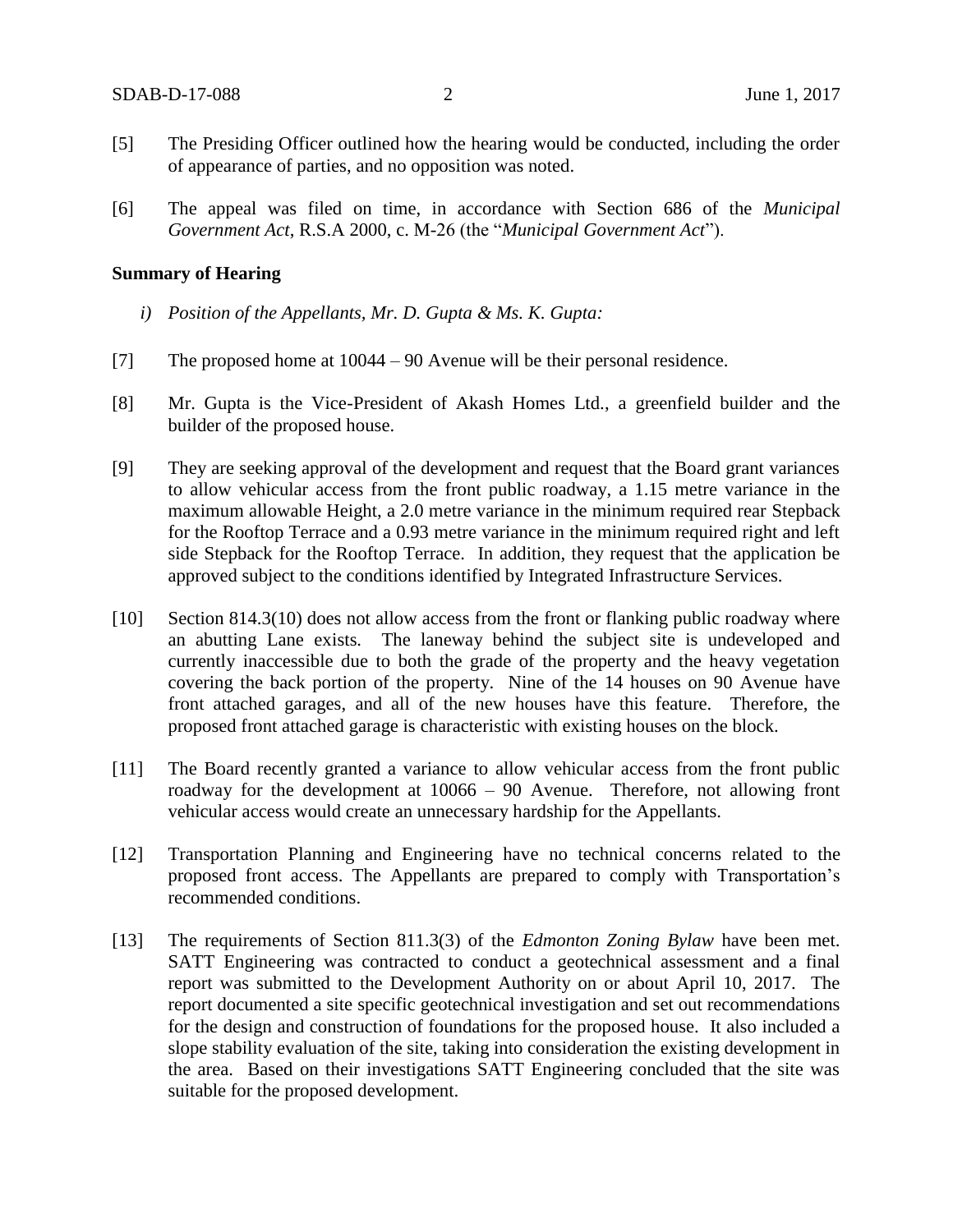- [14] A memorandum dated April 11, 2017 from Integrated Infrastructure Services advised that a geotechnical report prepared in 1986 indicated that the entire Lavigne neighbourhood is located on an ancient deep-seated landslide mass. Therefore, adequate information is not available to evaluate the risks to development in Lavigne and all applications in this neighbourhood must be rejected and forwarded to the Board.
- [15] Notwithstanding this, Integrated Infrastructure Services concluded that the geotechnical assessment provided a qualified professional opinion that the subject site could be used safely for the proposed development, with the development restrictions and recommendations outlined in the assessment. In addition Integrated Infrastructure Services provided additional site management guidelines and restrictions.
- [16] All of the guidelines, restrictions and recommendations outlined in Section 7.0 of the geotechnical assessment will be adhered to. They accept that they are fully responsible for suitably protecting surrounding properties and infrastructure during construction and their engineer will review the design of any proposed temporary shoring.
- [17] They are aware that the entire Lavigne neighbourhood is constructed on an ancient deepseated landslide mass and assume the risks associated with developing at this location.
- [18] They referred to photographs to illustrate the existing neighbourhood and the development along 90 Avenue. Five houses along 90 Avenue have been developed since 2000. There are currently two vacant lots along 90 Avenue that will eventually be redeveloped.
- [19] Houses with many different architectural designs have been permitted on 90 Avenue with a variety of roof styles and heights. Houses built in this small neighbourhood are not typical of other areas that fall within the Mature Neighbourhood Overlay. The massing effect of many of these houses is significant because of the steep slopes and designs that seek to maximize views of the river valley and downtown skyline.
- [20] Many of the houses on 90 Avenue exceed the maximum allowable height of 8.6 metres as well as the highest point of the proposed house, which is 9.75 metres. However, the only portion of the proposed house that exceeds the maximum allowable height requirement is the 33.25 square metres enclosed entrance to the Rooftop Terrace, which comprises 28 percent of the floor space atop the second storey and 30 percent of the length of the house. Strict application of the Height requirement will limit development in Lavigne and prevent property owners from building to match the existing houses in this area.
- [21] Many of the houses along 90 Avenue have been designed with rooftop terraces, rear decks and rear windows to maximize the views.
- [22] There is no fence between the subject lot and the property to the east.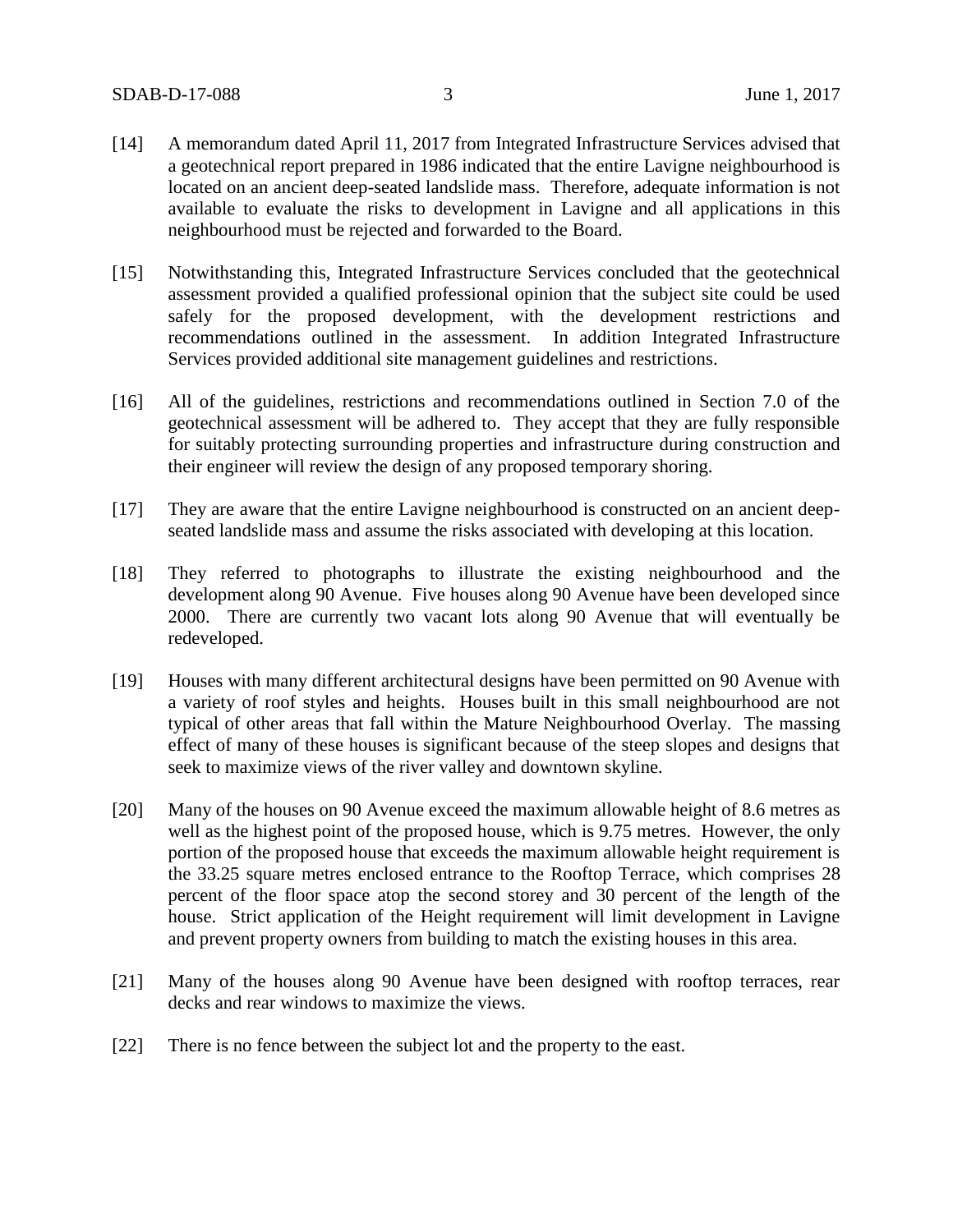- [23] Ms. Gupta referenced previous decisions of the Board contained in the written submission. These decisions acknowledged development challenges in this area and variances were granted to allow development to proceed.
- [24] Extensive effort was undertaken during the design process to ensure compliance with Bylaw requirements and that the house was characteristic of the neighbourhood. The plans were revised to change the size and location of windows to reduce privacy concerns for neighbouring property owners, a portion of the rooftop terrace that extended along the east side of the house was removed and the rooftop terrace was recessed into the second storey roof to ensure additional privacy for neighbours. It was noted that these changes were made during discussions with the most affected property owners to the east.
- [25] They consulted all of the neighbours who reside within the 60-metre notification radius. Five neighbours provided support, two were opposed and, despite multiple attempts, they could not contact nine property owners. An email was sent to the Strathcona Community League but there was no reply.
- [26] Ms. Gupta responded to Ms. Handa's contention that neighbours were misled during the community consultation. She acknowledged that the neighbourhood consultation form provided by Sustainable Development only described the Mature Neighbourhood Overlay Height variance. However, a full set of plans was shared with all of the neighbours that they contacted and there was no attempt to conceal any aspect of the proposed design.
- [27] She acknowledged that the results of Ms. Handa's community questionnaire are different than the results of their community consultation. However, she took exception to Ms. Handa's contention that their community consultation is without merit and urged the Board to consider all of the neighbourhood feedback.
- [28] Any development on this site will impact the sunlight penetration and privacy for neighbouring property owners. Therefore the Board must determine if the variances being sought materially interfere with or affect the use, enjoyment or value of neighbouring parcels of land. Ms. Gupta disagreed with Ms. Handa's suggestion that the Board is not obligated to grant variances even if this test is satisfied. It was her opinion that if the test for the Board contained in Section 687 of the *Municipal Government Act* is satisfied, the only outcome is to grant the requested variances. The Board is not bound by the limitation on the Development Authority's power to grant variances only if there is unnecessary hardship.
- [29] She took exception to the contention of Ms. Handa that seeking variances is a "bad thing" and that they are being non-compliant. Property owners are allowed to develop their properties and seek variances to the development requirements of the *Edmonton Zoning Bylaw*. Section 814.3(24) of the *Edmonton Zoning Bylaw* expressly contemplates the granting of variances to development regulations.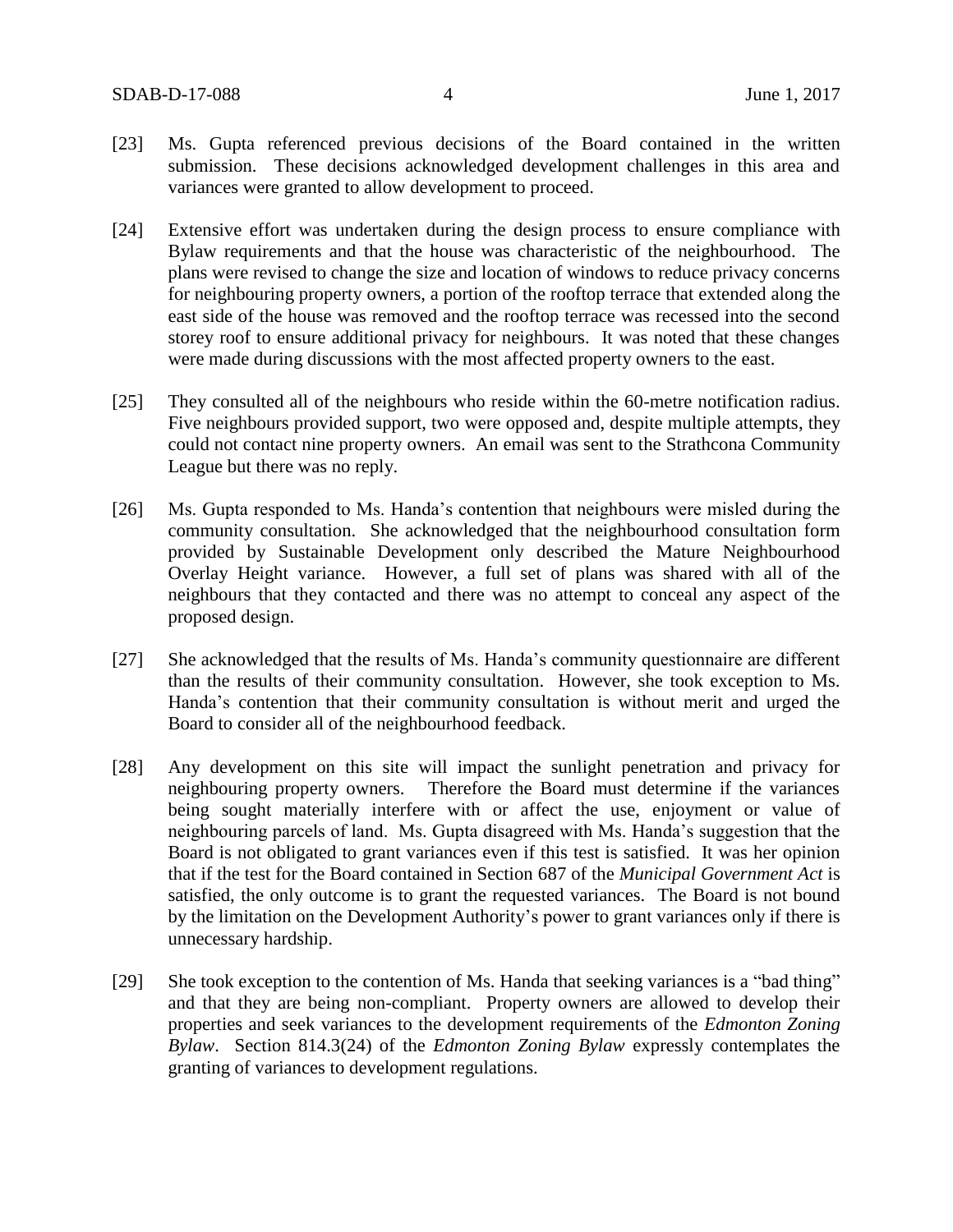- [30] Rooftop Terraces are a common feature of the houses along 90 Avenue to take advantage of the view and to maximize outdoor space. Four of the five houses built since 2000 on the north side of 90 avenue have Rooftop Terraces.
- [31] The Stepback requirements for Rooftop Terraces were adopted by City Council in August 2016. Therefore, the existing Rooftop Terraces on 90 Avenue were not subject to the Stepback limitations.
- [32] There are two minimum Side Stepback requirements for Rooftop Terraces depending on whether the Site Width is less than or greater than 10.0 metres. The Rear Stepback requirement for the Rooftop Terrace is 2.0 metres from the Rear Lot Line.
- [33] The subject site is 10.05 metres wide, just five centimetres more than the 10.0-metre threshold for the lesser Side Stepback requirement of 1.0 metres. The proposed Side Stepback is 1.07 metres and there is no Rear Stepback, which results in a Rooftop Terrace space of approximately 37 square metres. If a variance is not granted from the minimum 2.0-metre side and Rear Stepback requirements, the Rooftop Terrace will be significantly reduced to 12.3 square metres. This will limit their use and enjoyment of the Rooftop Terrace and affect the value of the house. They are not seeking to avoid Stepbacks entirely but are attempting to strike a balance between the new Stepback requirements and the design, character and appearance of other houses on 90 Avenue.
- [34] She acknowledged the privacy concerns raised by Ms. Handa. However, they have attempted to mitigate privacy issues by setting the Rooftop Terrace into the roof and by using additional privacy screening in the form of translucent glass. She suggested that Mr. and Mrs. Handa could not have reasonably expected a 2.0-metre Stepback for the Rooftop Terrace because they purchased a house in a neighbourhood with many existing rooftop terraces and before the regulations were amended in August 2016.
- [35] There is a significant elevation difference between the subject site on 90 Avenue and the houses on 91 Avenue. The slope of the land with the heavy vegetation between abutting lots will minimize privacy concerns arising from the lack of a Rear Stepback on the proposed Rooftop Terrace.
- [36] She referenced the sight line comparison study submitted by Ms. Handa and suggested that the expectation for rear yard privacy is unrealistic. There is no fence between the subject site and the Handa property to the east. The rear yard will be visible whether or not a variance is granted for the Stepback requirements.
- [37] Section 814.3(13) of the Mature Neighbourhood Overlay allows a maximum Height of 8.6 metres. The Height of the proposed house is 9.75 metres. However, the only portion of the proposed house that exceeds the maximum Height is the 33.25 square metres enclosed entrance to the Rooftop Terrace, which occupies 28 percent of the floor space atop the second storey. Even if a variance is not granted for the maximum allowable Height, the proposed house will be taller than Mr. and Mrs. Handa's house.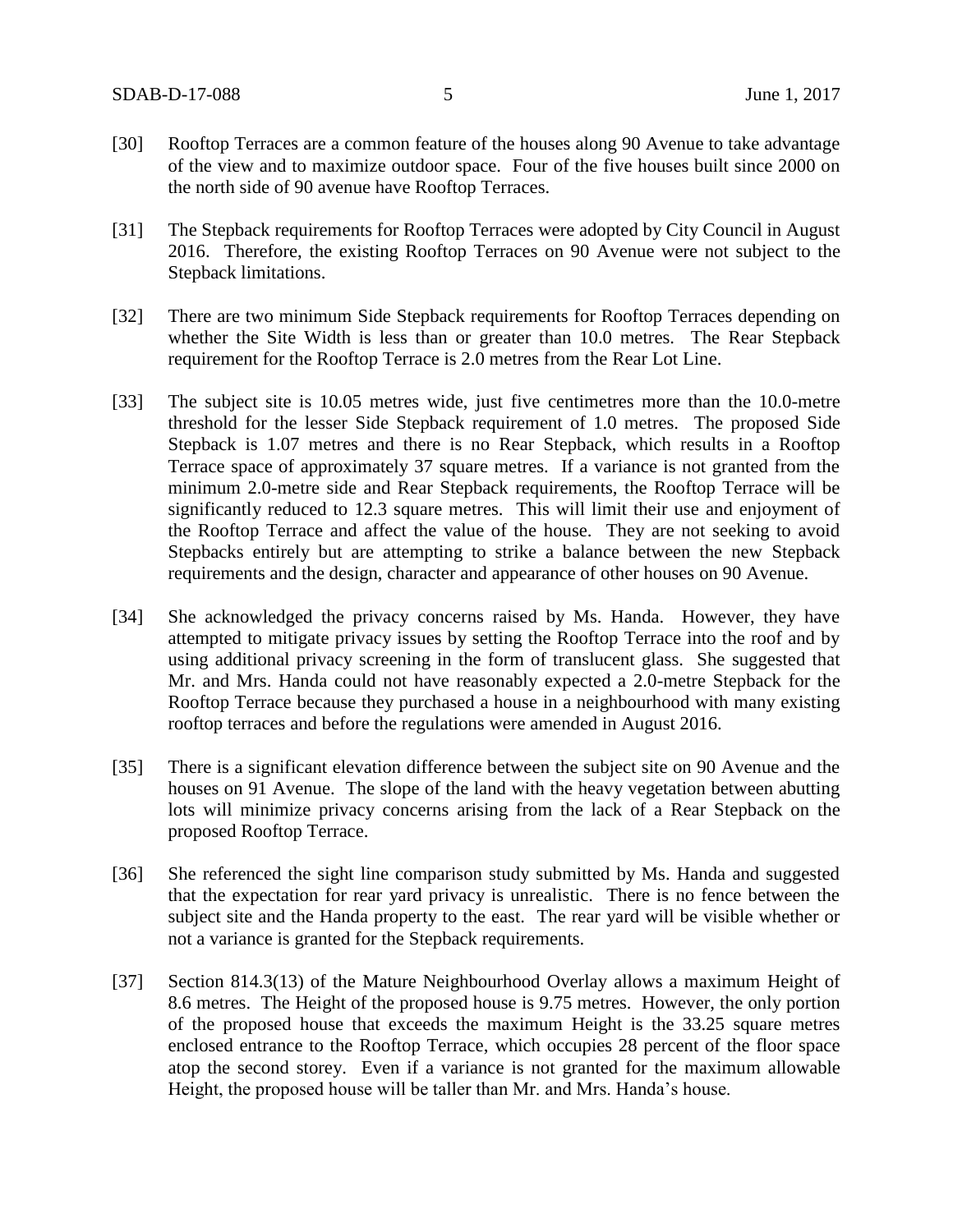- [38] The Board must determine whether or not the variance of 1.15 metres required for the enclosed entrance to the Rooftop Terrace in and of itself materially affects neighbouring property owners.
- [39] The shadow study prepared by Ms. Handa applied the 1.15 metre height variance over the entire house, making the height of the entire house 9.75 metres, which is not accurate. The only portion of the house that is 9.75 metres high is the enclosed entrance to the Rooftop Terrace, which is located near the southern façade, furthest away from Mr. and Mrs. Handa's rear yard. Therefore, the findings of the study are not reflective of the only portion of the house that exceeds the maximum allowable Height requirement.
- [40] The enclosed entrance to the Rooftop Terrace will have a minimal visual impact from the street. It is setback from the front of the house and will be largely obscured by the gabled roof atop the second floor. A gabled roof will have a lesser visual impact than a flat roof design. Exterior finishing and colour variations on the front façade will be chosen to break up the massing and height of the proposed house.
- [41] There are no houses located south of the subject site across 90 Avenue. Accordingly, the small portion of the house that exceeds the maximum allowable Height requirement will not affect the view of existing property owners.
- [42] It is possible to comply with the Rear Stepback requirement but it was a design choice to submit a plan requiring a variance in order to preserve the view as a private amenity. While they intend to live in this house for some time, they have to be cognizant that an eventual purchaser will expect a Rooftop Terrace similar in size and design to the other houses on 90 Avenue.
- [43] In response to a question from the Board, she acknowledged that the third floor development is more than just an enclosed entrance to the Rooftop Terrace. It is intended to be a lounge.
	- *ii) Position of the Development Officer, Mr. B. Langille, who provided the following responses to questions:*
- [44] Advice from the Integrated Infrastructure Services Department was sought regarding this application and it was their recommendation to refuse the application based on geotechnical concerns.
- [45] It was concluded that the subject site was considered suitable for the proposed development provided the restrictions and recommendations of the geotechnical assessment were followed. However, the level of risk posed to development in this neighbourhood could not be quantified.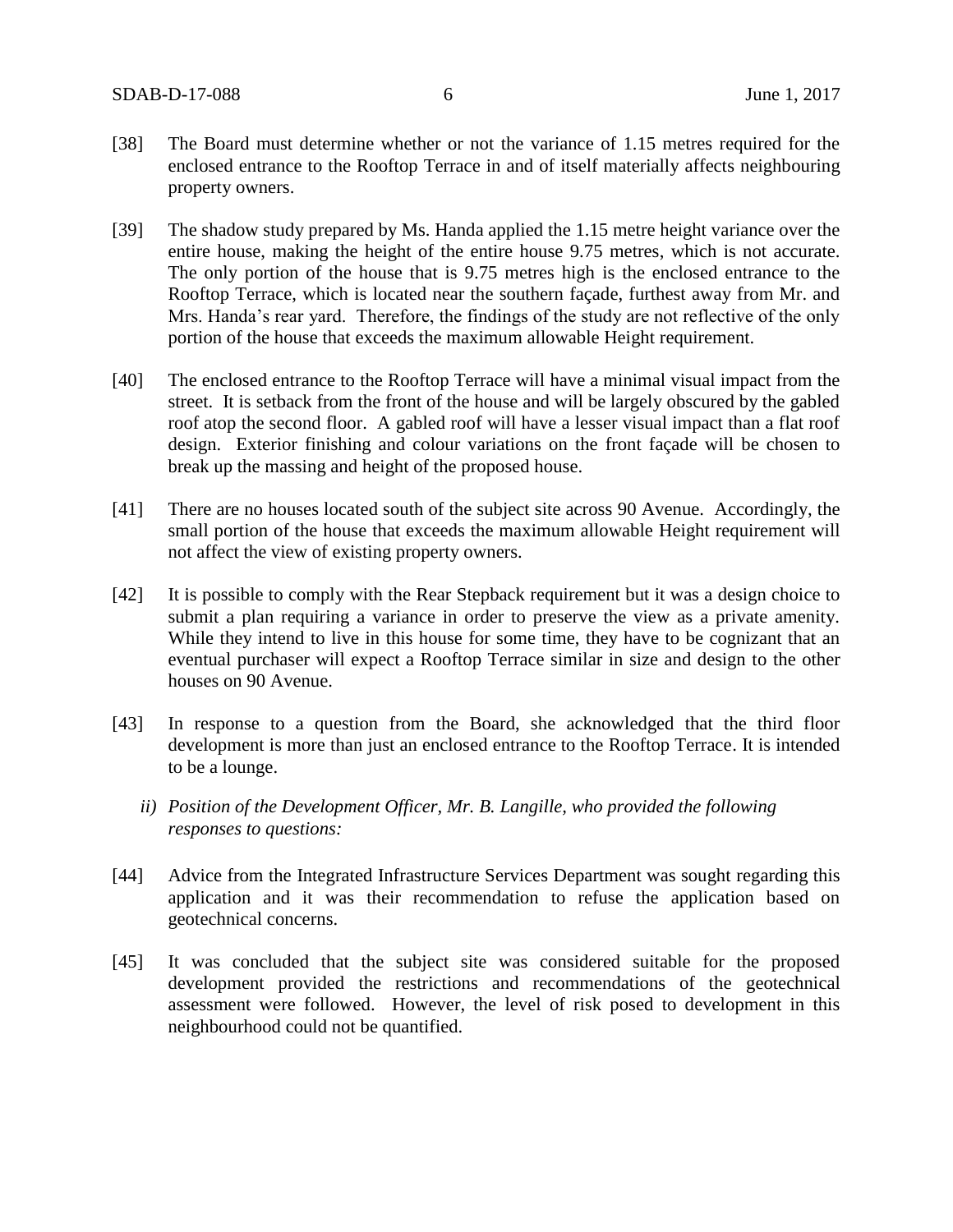- [46] He conceded that based on the width of the lot, the smaller Stepback requirements for the proposed Rooftop Terrace could have been considered but he refused the application based on the Height and geotechnical concerns.
- [47] He explained that the Grade of the site was calculated by using the front four corners of the site because of the significant slope of the site from the front to the rear.
	- *iii) Position of an Affected Property Owner in opposition to the proposed development, Ms. J. Handa:*
- [48] Ms. Handa and her husband own the most affected property to the east and are opposed to the variances required for the proposed development. The proposed development with the required variances will materially interfere with and affect the use, enjoyment and value of their property.
- [49] Their property is one of the few in this area with a usable rear yard and was one of the primary reasons that they purchased the property only 16 months ago. Most of the adjacent lots experience significant grade changes from the front to the rear, rendering the rear yards virtually unusable for recreational activities.
- [50] Some sunlight is able to penetrate into the rear yard and there is a relative degree of privacy.
- [51] Sunlight and privacy are two of the paramount qualities valued in the Mature Neighbourhood Overlay. Sunlight is a precious commodity along this block and should not be disregarded lightly. Access to sunlight has a direct effect on the use and enjoyment of their property and was one of the primary reasons for purchasing the property. The proposed development will also create privacy concerns which would limit the use and enjoyment of the rear yard.
- [52] She referenced the shadow and sight line comparative study contained in her written submission to demonstrate the impact of the required Height variance. Ms. Handa advised that she personally conducted the shadow studies. She has been trained and has the expertise to conduct these studies, which she regularly does in the ordinary course of her occupation.
- [53] The shadow study demonstrates that the additional 1.15 metres of Height will result in a reduction of solar penetration up to 81 hours per year at certain locations within the rear yard. These hours are lost primarily during summer afternoons, which are when the rear yard would be most used. For example, on August  $21<sup>st</sup>$  at 2:00 p.m., an additional eight square meters of the yard would be in shadow when compared to the maximum Height of 8.6 metres permitted under the Mature Neighbourhood Overlay.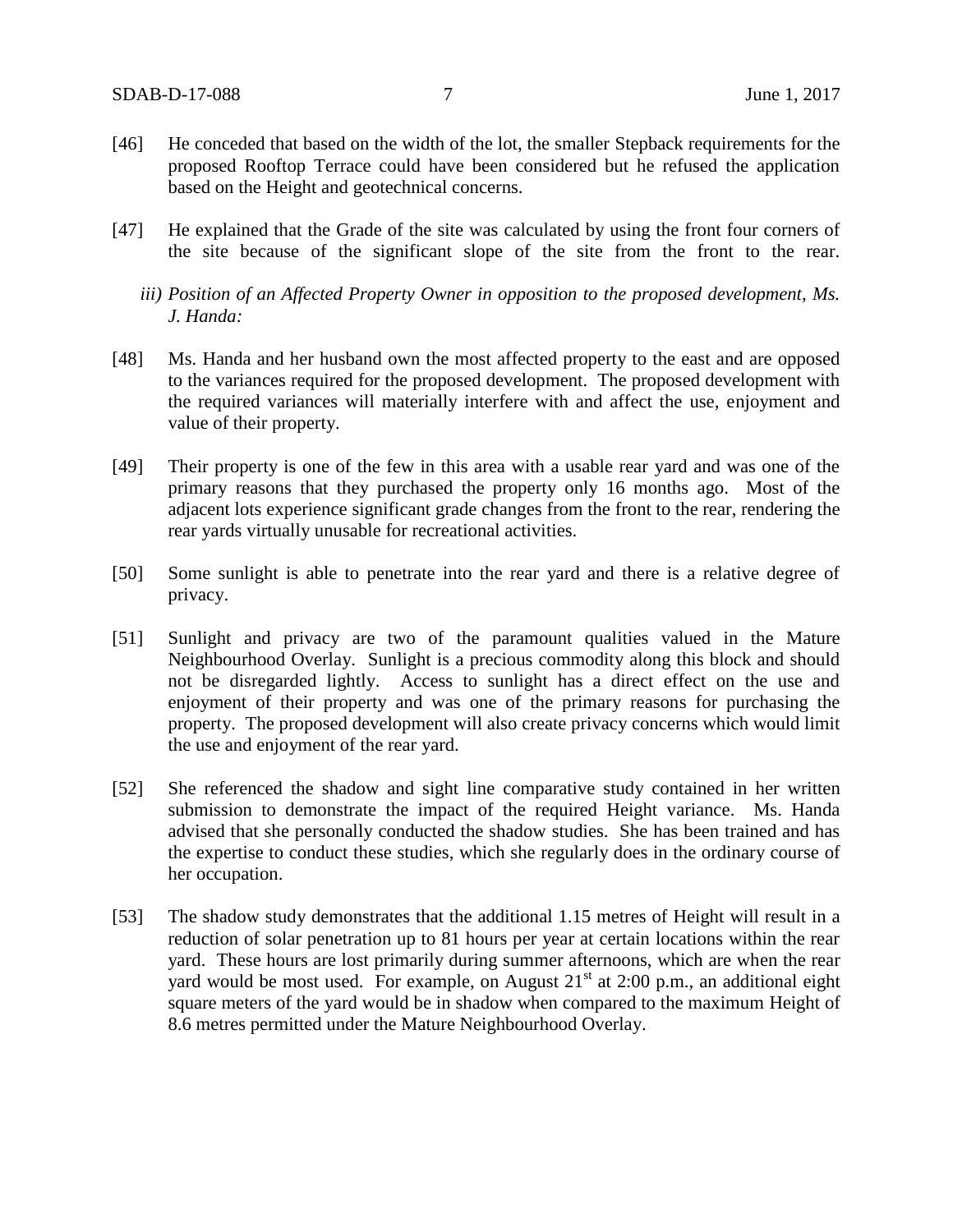- [54] The diagrams included in the shadow and sight line studies are for representative purposes only. All of the building Heights were modelled based on the calculated Heights of previous approvals that were obtained from the City website. She conceded that they are not exact but she felt they provide a fair representative of the impacts of the required Height variance of 1.15 metres.
- [55] She referenced a diagram contained in the submitted shadow and sight line comparative studies to illustrate the portion of their rear yard that will be visible from the proposed Rooftop Terrace. It was her opinion that these diagrams demonstrate the effectiveness of the required Stepback requirements in addressing privacy concerns.
- [56] During discussions with their neighbours, they determined that the neighbours had not been made aware of the extent of the development and they therefore sought written feedback from their neighbors, which is contained in the written submission. The property owners most affected by the proposed development do not support the application, in fact, many were not consulted at all or were not given full information regarding the development. The results of their feedback show that none of the affected neighbours supported the proposed development and two nearby property owners did not respond, which is not an indication of either support or non-support.
- [57] Ms. Handa referenced the previous decisions of the Board contained in the Appellant's written submission and noted that specific Height variances were not granted in those decisions.
- [58] The Appellants were aware of the development restrictions prior to purchasing the subject site and were aware of their opposition from the earliest design stages for this development.
- [59] The Appellant is a sophisticated residential developer and was fully informed of the development requirements at the outset of this project. From the outset, the Appellant was aware of their concerns regarding the required Height variances and assured them that their suggested options for complying with the Height requirements would be addressed.
- [60] She and her husband welcome development, especially in this unique neighbourhood. They attempted to work with the Appellant and tried to assist them with their application so that variances would not be required.
- [61] It was her opinion that the Appellant has not demonstrated reasonable justification for granting the required variances. The effect of the variances would be to allow the Appellant to build a bigger house, outside of the building pocket, with greater value which would have a detrimental effect on the use, enjoyment and value of their property.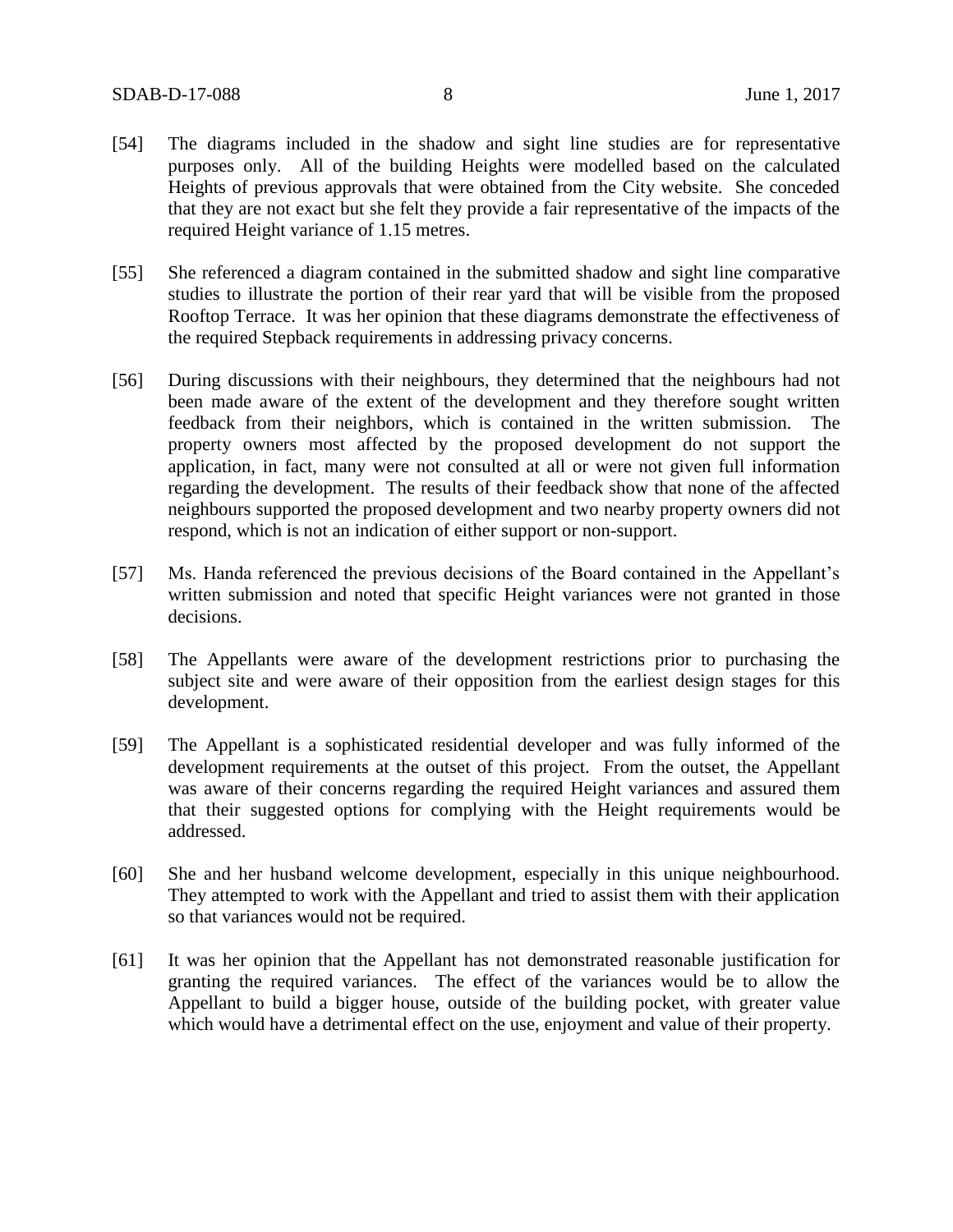- [62] They did not build a fence between the subject site and their property because the house on the subject site was vacant for years. The expectation was that a fence would be built when the property was developed.
- [63] She acknowledged that the community consultation results contained in the written submission of the Development Officer did comply with the requirements of the Mature Neighbourhood Overlay.
- [64] She acknowledged that the shadow study that she prepared was based on a 1.15-metre Height variance for the length of the entire structure, which is 68 feet, instead of only the over-height portion, which is 21 feet long and located in the middle of the house.
- [65] There will still be some shadowing impact on their property because the proposed house is longer and higher than their house.
- [66] If both variances are granted and assuming that privacy screening in any form is provided, the massing effect and shading of their rear yard will increase. If no privacy screening is provided, there would still be some increased shading on their property from the required guardrails. However, the absence of any screening would significantly affect their privacy.
- [67] They purchased this property approximately 16 months ago. There was an old single storey house that was built in 1910 on the subject site. The previous owner demolished the house in order to sell the lot.
- [68] Photographs submitted by the Appellant were referenced and Ms. Handa confirmed that the high rise buildings located on Saskatchewan Drive and the bank itself cast a shadow on the houses along 90 Avenue, especially during the winter months.
- [69] They expected that the subject site would be purchased and redeveloped.
- [70] They have a view of downtown during the winter months but not during the summer months. The tradeoff is that they have a usable rear yard that is relatively flat. As one progresses west down 90 Avenue, the rear yards of the lots become steeper and unusable.
- [71] Their house was built in 1989 and was the first redevelopment along this block. Some variances were required for the development of the house, which was built before the adoption of the Mature Neighbourhood Overlay. There is a green space with public stairs to access Saskatchewan Drive located east of their property and the rear lane ends at their property.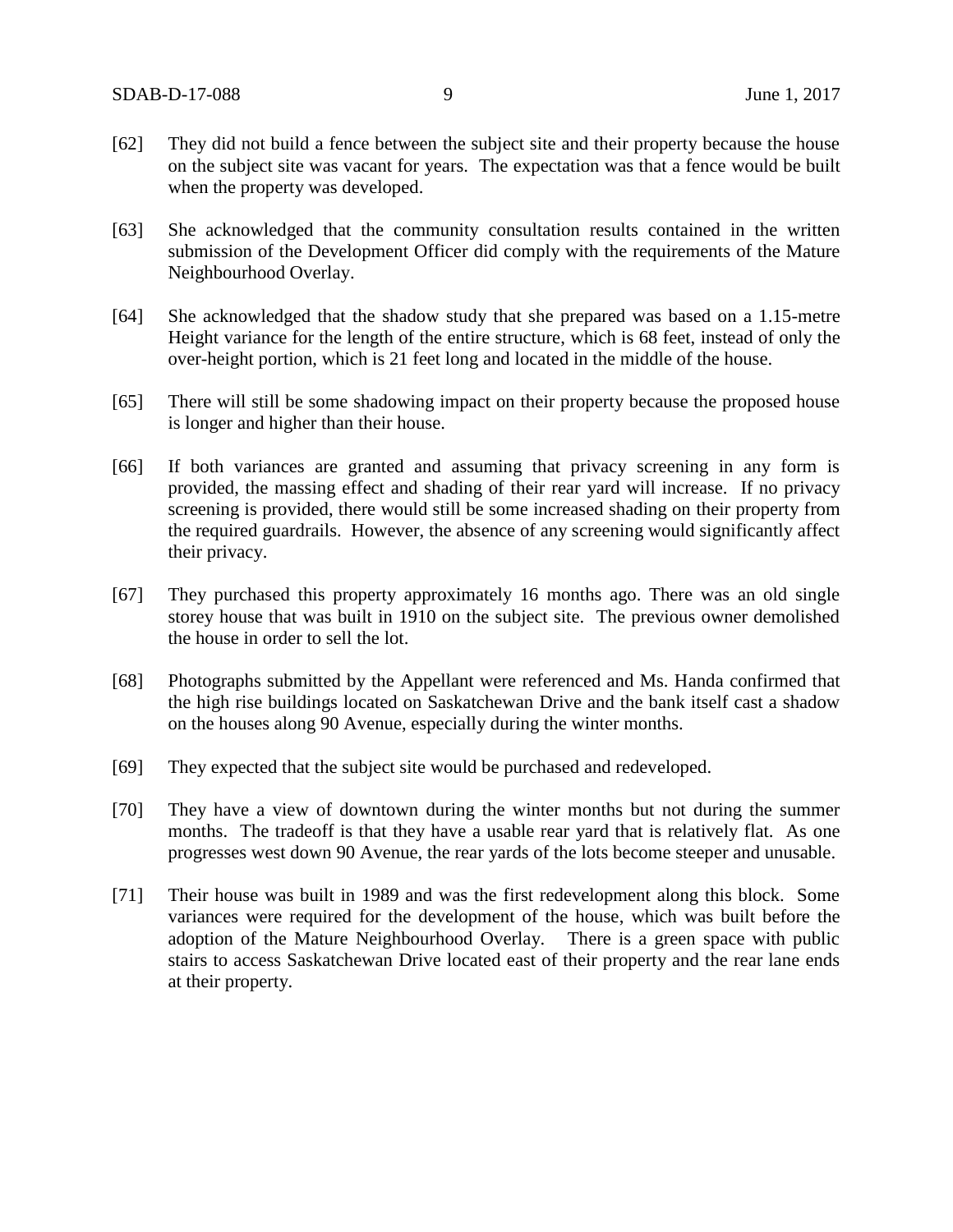### *iv) Rebuttal of the Appellants:*

- [72] The shadow study submitted by Ms. Handa does not provide an accurate representation of the impact of the proposed third storey enclosure on her property. Therefore, the Board cannot put any weight on that model and its findings.
- [73] The peak of the second storey gable roof will be higher than 8.6 metres. Therefore, the practical increase in height is less than 1.15 metres.
- [74] The proposed Rooftop Terrace does not require a variance. A variance is only required for the Stepback requirements for the proposed Rooftop Terrace.
- [75] The sight line comparative study did not consider the provision of privacy screening.
- [76] It was Ms. Gupta's opinion that the proposed development will increase the value of this site as well as the other properties in this neighbourhood.

### **Decision**

- [77] The appeal is **ALLOWED** and the decision of the Development Officer is **REVOKED**. The development is **GRANTED** as applied for to the Development Authority, subject to the following **CONDITIONS**:
	- 1. The development shall be constructed in accordance with the approved drawings.
	- 2. Any future basement development may require development and building permit approvals. A Secondary Suite shall require a new development permit application.
	- 3. The Basement elevation of structures of two or more Storeys in Height shall be no more than 1.2 metres above Grade. The Basement elevation shall be measured as the distance between Grade level and the floor of the first Storey.
	- 4. Platform Structures greater than 1.0 metres above Grade shall provide privacy screening to the satisfaction of the Development Officer to prevent visual intrusion into adjacent properties.
	- 5. Landscaping shall be developed in accordance with Section 55 of the *Edmonton Zoning Bylaw*.
	- 6. Notwithstanding the Landscaping regulations of Section 55 of the *Edmonton Zoning Bylaw*, where new development consists of replacement or infill within areas of existing housing, Landscaping shall be implemented as a component of such new development in order to replace vegetation removed during construction or to reinforce an established Landscaping context in the area.
	- 7. Landscaping shall be provided on a Site within 18 months of the occupancy of the Single Detached House. Trees and shrubs shall be maintained on a Site for a minimum of 42 months after occupancy of the Single Detached House (Reference Section 55.2.1).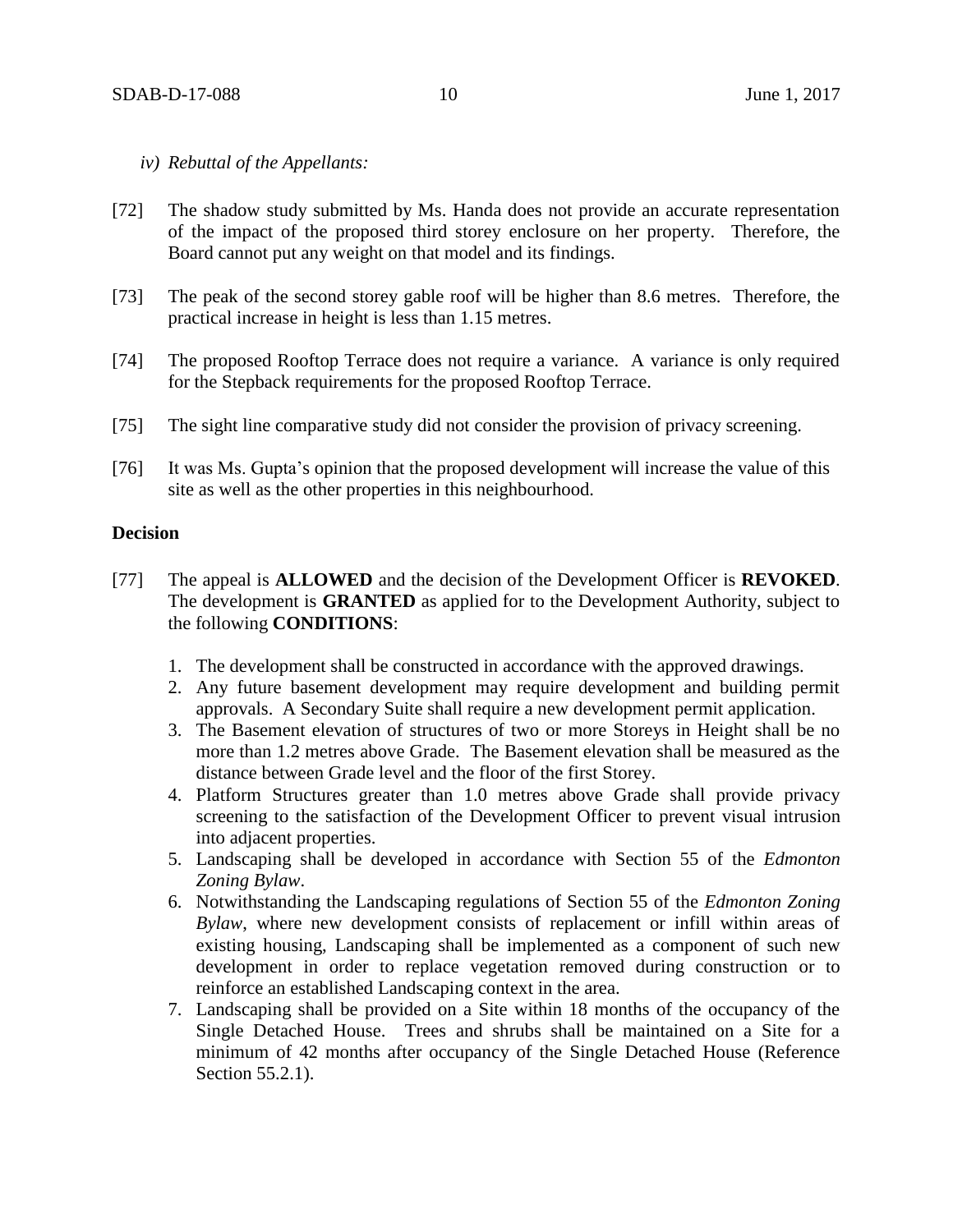- 8. Two deciduous trees with a minimum Caliper of 50 millimetres, one coniferous tree with a minimum Height of 2.5 metres and six shrubs shall be provided on the property. Deciduous shrubs shall have a minimum Height of 300 millimetres and coniferous shrubs shall have a minimum spread of 450 mm (Reference Section 55.2.1).
- 9. All Yards visible from a public roadway, other than a Lane, shall be seeded or sodded. Seeding or sodding may be substituted with alternate forms of ground cover, including hard decorative pavers, washed rock, shale or similar treatments, perennials, or artificial turf, provided that all areas of exposed earth are designed as either flower beds or cultivated gardens (Reference Section 55.2.1).
- 10. The ongoing role of the geotechnical engineer in design and construction review and inspection will be important. Strict compliance to the development restrictions outlined in the geotechnical report shall be adhered to during the design, construction, and future use of these lands.
- 11. The Applicant shall be aware that they are fully responsible to suitably protect surrounding properties, structures, and infrastructure from any adverse impacts during construction. The responsible engineer shall provide review of the design of any proposed temporary shoring and shall ensure that adequate retaining structures are constructed both for the proposed development and to suitably protect neighboring properties, structures and infrastructure from any adverse impacts during construction.
- 12. Excavations and backfill, temporary shoring, and the sequence of construction phases and activities shall also be carried out in accordance with the recommendations of the geotechnical consultant. In this regard, it is expected that SATT Engineering Ltd. shall confirm their review of the drawings to verify that these accurately reflect their recommendations.
- 13. The recommendations of the geotechnical consultant shall also be followed with respect to surface and groundwater drainage at the site as part of design and construction, as well as ultimately for site grading and roof leaders, sumps, and other collection structures established as part of the development. Where possible, roof leaders, downspouts, and sump pump discharge spouts shall not be allowed to discharge onto the ground surface. They shall be connected to the storm sewer system.
- 14. Grading of the site shall not allow any ponding of water or the focused discharge of water toward or along the slopes. Surface runoff shall be directed away from the slopes and into the storm drainage system where possible.

## **TRANSPORTATION CONDITIONS**:

- 1. The proposed 5.8 metres access to 90 Avenue located 1.3 metres from the east property line shall be constructed as a private crossing to the current City of Edmonton standards. The owner/applicant must obtain a crossing permit, available from Development and Zoning Services,  $2<sup>nd</sup>$  Floor, 10111 – 104 Avenue NW.
- 2. There may be utilities within road right-of-way not specified that must be considered during construction.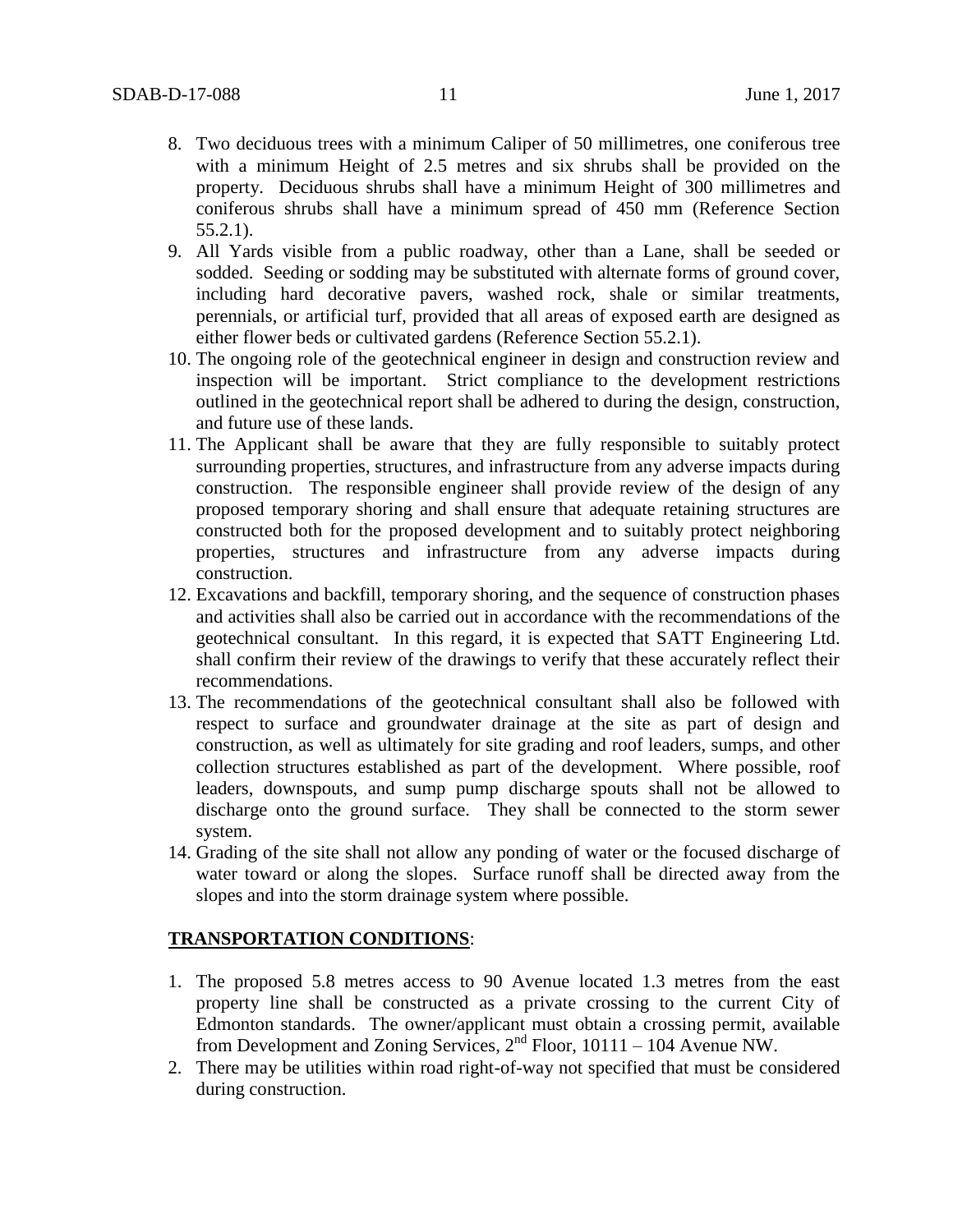The owner/applicant is responsible for the location of all underground and above ground utilities and maintaining required clearances as specified by the utility companies. Alberta One-Call (1-800-242-3447) and Shaw Cable (1-866-344-7429; [www.digshaw.ca\)](http://www.digshaw.ca/) should be contacted at least two weeks prior to and/or removals shall be at the expense of the owner/applicant.

- 3. Any sidewalk or boulevard damage occurring as a result of construction traffic must be restored to the satisfaction of Transportation Planning and Engineering, as per section 15.5(f) of the *Edmonton Zoning Bylaw*. The sidewalk and boulevard will be inspected by Transportation Planning and Engineering prior to construction, and again once construction is complete. All expenses incurred for repair are to be borne by the owner.
- 4. Any hoarding or construction taking place on road right-of-way requires an OSCAM (On-Street Construction and Maintenance) permit. It should be noted that the hoarding must not damage boulevard trees. The owner or Prime Contractor must apply for an OSCAM online at: [http://www.edmonton.ca/bylaws\\_licences/licences\\_permits/oscam-permit-request.aspx.](http://www.edmonton.ca/bylaws_licences/licences_permits/oscam-permit-request.aspx)

OSCAM permit applications require Transportation Management Plan (TMP) information. The TMP must include:

- the start/finish date of the project;
- accommodation of pedestrians and vehicles during construction;
- confirmation of lay down area within legal road right of way if required;
- and to confirm if crossing the sidewalk and/or boulevard is required to temporarily access the site.

## **DEVELOPMENT ADVISEMENTS:**

- 1. The existing tree(s) retained on site shall be protected/hoarded during construction. Please refer to the City of Edmonton Design & Construction Standards for details pertaining to tree hoarding; fencing as per the specific detail will ensure a tree/root protection zone, this should be sized relative to the canopy of the tree.
- 2. Lot grades must comply with the *Edmonton Drainage Bylaw 16200*. Contact Drainage.
- 3. Any future deck development greater than 0.6 metres (2 feet) in height will require development and building permit approvals.
- 4. Any future deck enclosure or cover requires a separate development and building permit approval.
- 5. The driveway access must maintain a minimum clearance of 1.5 metres from any service pedestal and all other surface utilities.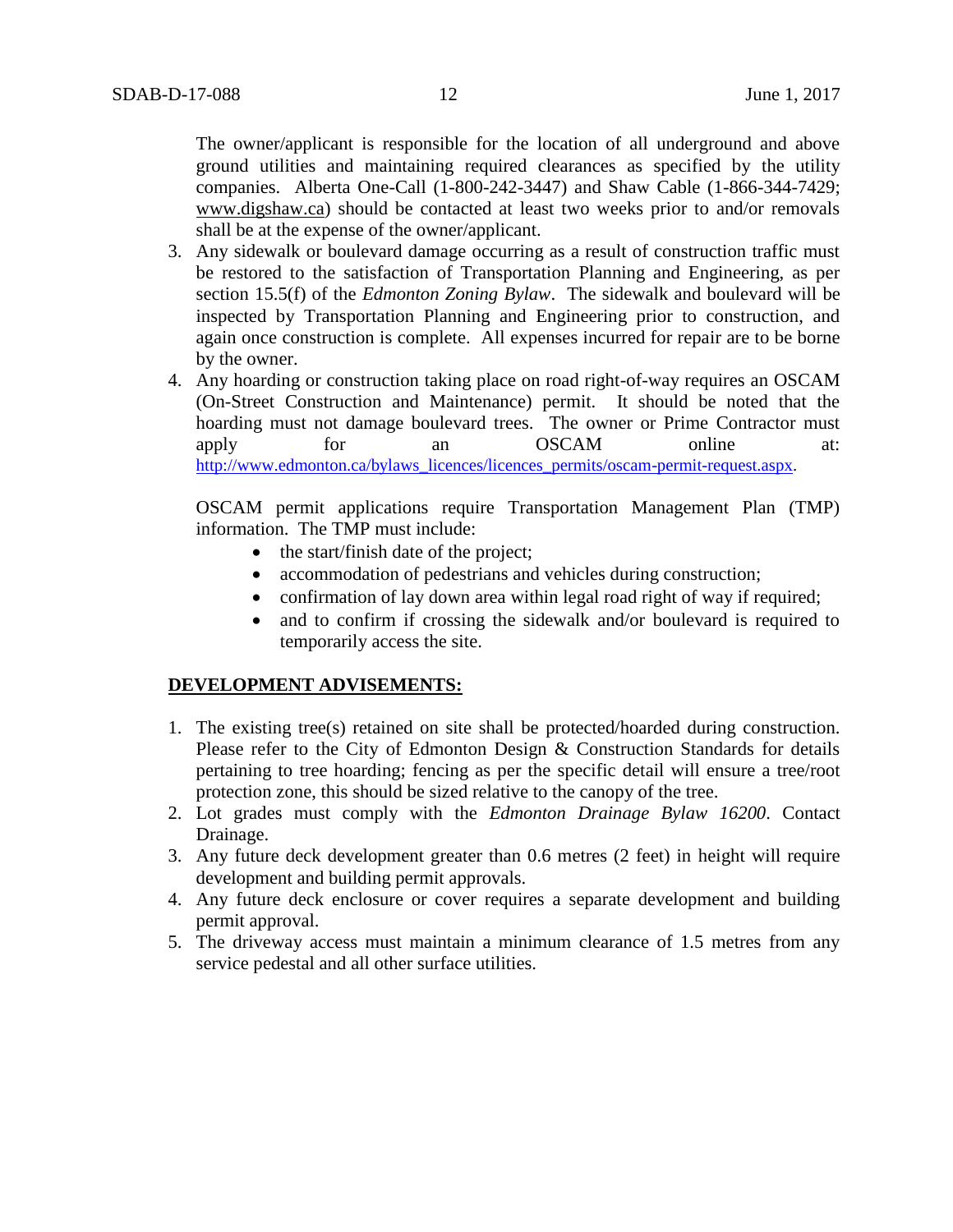- [78] In granting the development, the following variances to the *Edmonton Zoning Bylaw* are allowed:
	- 1. The maximum allowable Height of 8.6 metres as per Section 814.3(13) is varied to allow an excess of 1.15 metres, thereby increasing the maximum allowed to 9.75 metres.
	- 2. The minimum allowable Stepback for Rooftop Terraces of 2.0 metres from any building Façade facing a Rear Lot Line as per Section 61.1(a)(ii) is varied to allow a deficiency of 2.0 metres, thereby decreasing the minimum allowed to 0.0 metres.
	- 3. The minimum allowable Stepbacks for Rooftop Terraces of 2.0 metres from any building Façade facing a Side Lot Line as per Section 61.1(a)(iv) is varied to allow a deficiency of 0.93 metres, thereby decreasing the minimum allowed to 1.07 metres.
	- 4. The requirement that there shall be no vehicular access from the front or flanking public roadway where an abutting lane exists and a Treed Landscaped Boulevard is present along the roadway adjacent to the property line, the Site Width is less than 15.5 metres, or fewer than 50 percent of principal Dwellings on the blockface have vehicular access from the front or flanking roadway, as per Section 814.3(10), is waived.

## **Reasons for Decision**

- [79] A Single Detached House is a Permitted Use in the RF2 Low Density Infill Zone.
- [80] The subject site is falls within the North Saskatchewan River Valley and Ravine System Protection Overlay. Pursuant to Section 811.1 of the *Edmonton Zoning Bylaw*, the General Purpose of this Overlay is to provide a development Setback from the North Saskatchewan River Valley and Ravine System.
- [81] Section 811.3(3) of the *Edmonton Zoning Bylaw* states that "any development permit application on a Site that abuts or is partially or wholly contained within the North Saskatchewan River Valley and Ravine System shall be accompanied by a report prepared by a registered Professional Engineer, and as set out in subsection 14.1 of this Bylaw, and that also details the minimum Setback for structures on the Site and any development conditions for the property required to prolong the stability of the bank."
- [82] The Appellants complied with these requirements and provided the appropriate geotechnical report outlining the conditions that had to be met in order to ensure slope stability at the site of the proposed development.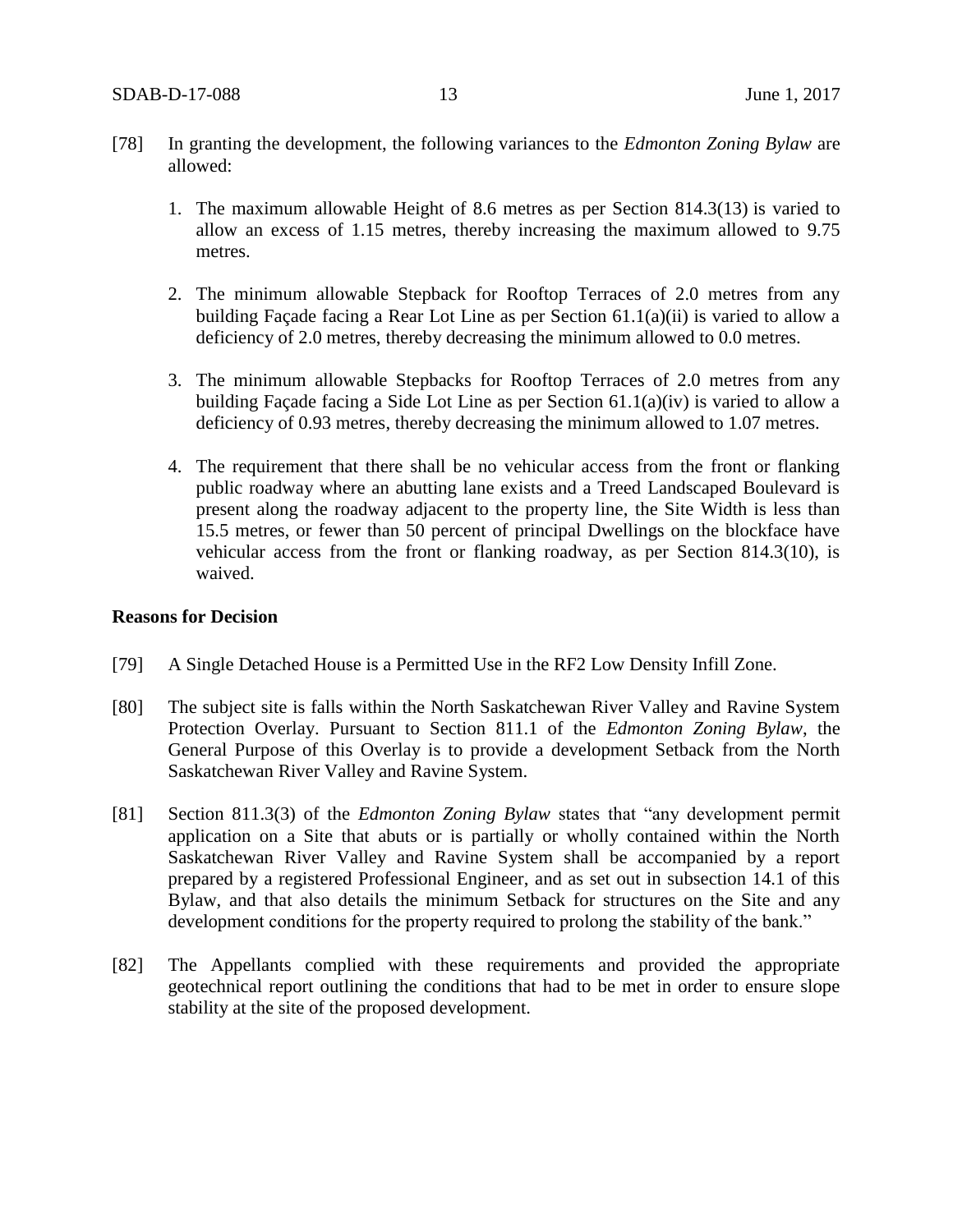[83] The City of Edmonton Supervisor of Geotechnical Engineering stated in his response to the geotechnical report submitted by the Appellants that:

> "Strict compliance to the development restrictions outlined in the geotechnical report shall be adhered to during the design, construction and future use of these lands. Although there will remain some residual risk to the developer and owner, the geotechnical report documented an engineering assessment and recommendations that would appear to appropriately mitigate and reduce local geotechnical risk for this development."

[84] However, the Supervisor of Geotechnical Engineering also referred to a geotechnical report that was prepared in 1986 by EBA Engineering Consultants Ltd. (a copy of which was not provided to the Board). That report apparently indicated that the entire Lavigne neighbourhood is located on an ancient deep-seated landslide mass. The Supervisor of Geotechnical Engineering stated that:

> "The level of risk that is posed to development in this neighbourhood has not been quantified, and the possibility of determining this information is considered to be well beyond the means of any individual property owner to address.

> Since the City's administration do not have the information required to adequately evaluate the geotechnical risk to development in Lavigne, all applications in this neighbourhood must be rejected and forwarded to the Subdivision and Development Appeal Board (SDAB). I would therefore recommend that this application also be forwarded to the SDAB for a final ruling".

- [85] Based on this information and the fact that that the proposed development was over Height, the Development Officer made the decision to refuse this development permit application. It is the Board's understanding that the Supervisor of Geotechnical Engineering makes the same recommendation for all proposed developments in this neighbourhood because of the uncertainty posed by the ancient landslide.
- [86] The Board is of the view that the Development Officer should not have refused the development application based solely on the statement provided by the Supervisor of Geotechnical Engineering.
- [87] The Supervisor of Geotechnical Engineering is essentially saying that residential development should not be permitted in this neighbourhood. However, the City has known since 1986 that this entire neighbourhood is located on an ancient deep-seated landslide. Notwithstanding this knowledge, City Council has not taken any steps to restrict residential development in the neighbourhood and large parts of the neighbourhood are zoned RF2 Low Density Infill Zone, where Single Detached Housing is a Permitted Use.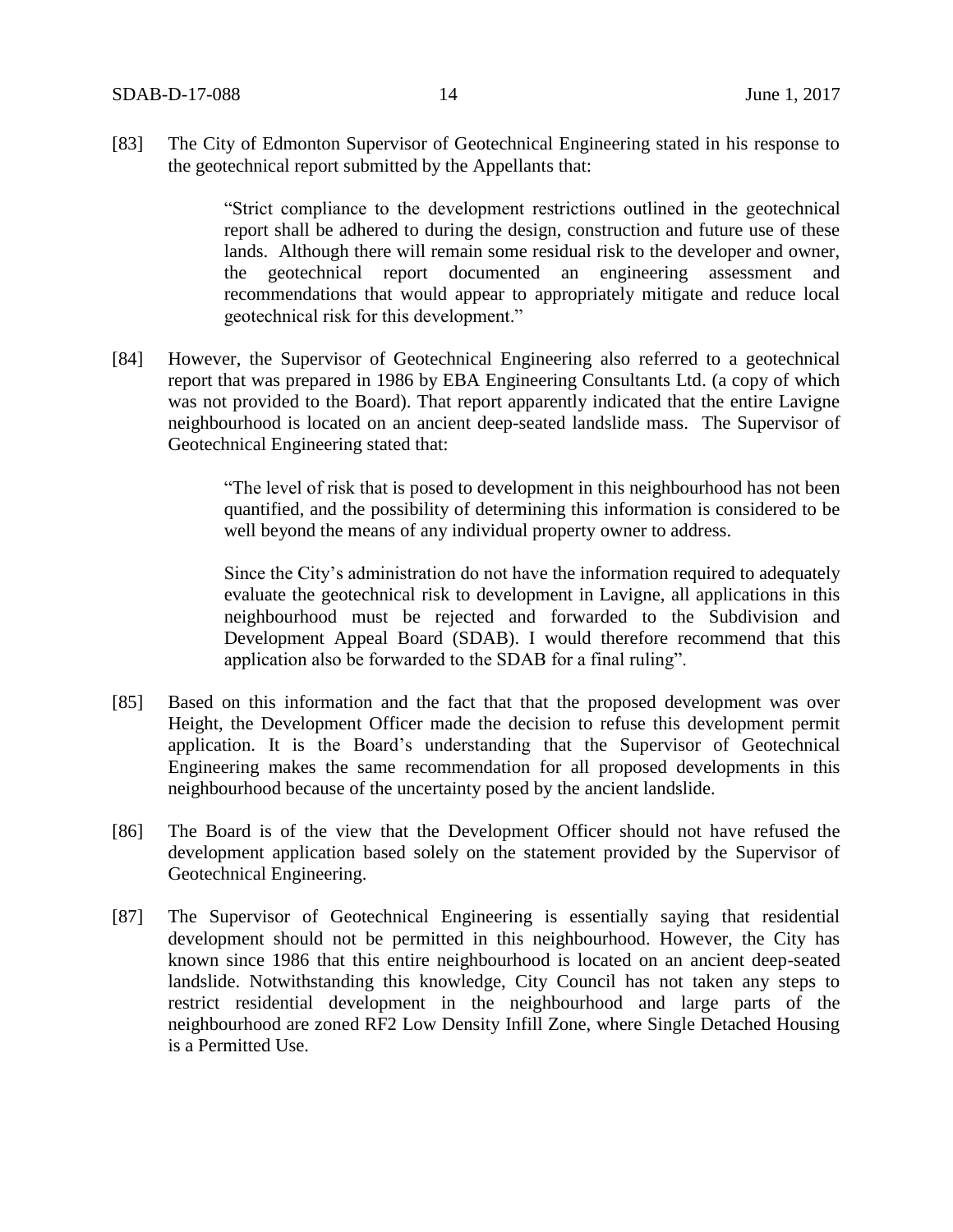- [88] The Development Officer's function is to evaluate development applications for Permitted Uses and to approve them, with or without conditions, provided they comply with the *Edmonton Zoning Bylaw* or provided any required variances do not unduly or materially interfere with the amenities of the neighbourhood or with neighbouring parcels of land. (*Edmonton Zoning Bylaw,* Sections 11.1(1)(e) and 11.2)
- [89] In this case Section 811.3(3) of the *Edmonton Zoning Bylaw* requires a Professional Engineer's report setting out, among other things, any development conditions for the property required to prolong the stability of the bank. Section 811.3(8) requires consultation with Integrated Infrastructure Services (the department where Geotechnical Engineering is located) with respect to conditions required to minimize erosion and stabilize soil conditions. The Supervisor of Geotechnical Engineering did not have any concerns about the local geotechnical risk of the proposed development provided the restrictions in the Appellants' geotechnical report were adhered to. As well, the Appellants have acknowledged that they are aware of the ancient landslide and they accept the risk associated with it.
- [90] In short, the proposed development is a Permitted Use that complies with Section 811 of the *Edmonton Zoning Bylaw*. The Development Officer was wrong to refuse to issue a development permit on the basis that there are uncertainties regarding the potential stability of the entire neighbourhood. If there are such issues that are serious enough to restrict residential development, it is the function of City Council, with the advice of City Administration, to address them by way of zoning changes.
- [91] The Supervisor of Geotechnical Engineering purported to have this matter forwarded to this Board for a final ruling on the geotechnical risk to development in the neighbourhood because he does not have the information required to adequately evaluate it. This Board has not been provided with all the geotechnical reports that are relevant, notably the 1986 report that identified the ancient landslide, nor does it have the expertise to make such a determination. In any event, it is beyond the mandate of this Board to make such decisions.
- [92] The mandate of this Board with respect to development appeals is set out in Section 687(3) of the *Municipal Government Act*. The Board is required to comply with the land use bylaw in effect (Section  $687(3)(a.1)$ ) but it may issue a development permit that does not comply with the land use bylaw if it is of the opinion that the proposed development would not unduly interfere with the amenities of the neighbourhood or materially interfere with the use, enjoyment or value of neighbouring parcels of land and the proposed development conforms with the use prescribed in the land use bylaw (Section  $687(3)(d)$ ).
- [93] In short, this Board focuses on ensuring that proposed development will not significantly interfere with the neighbourhood or neighbouring parcels of land.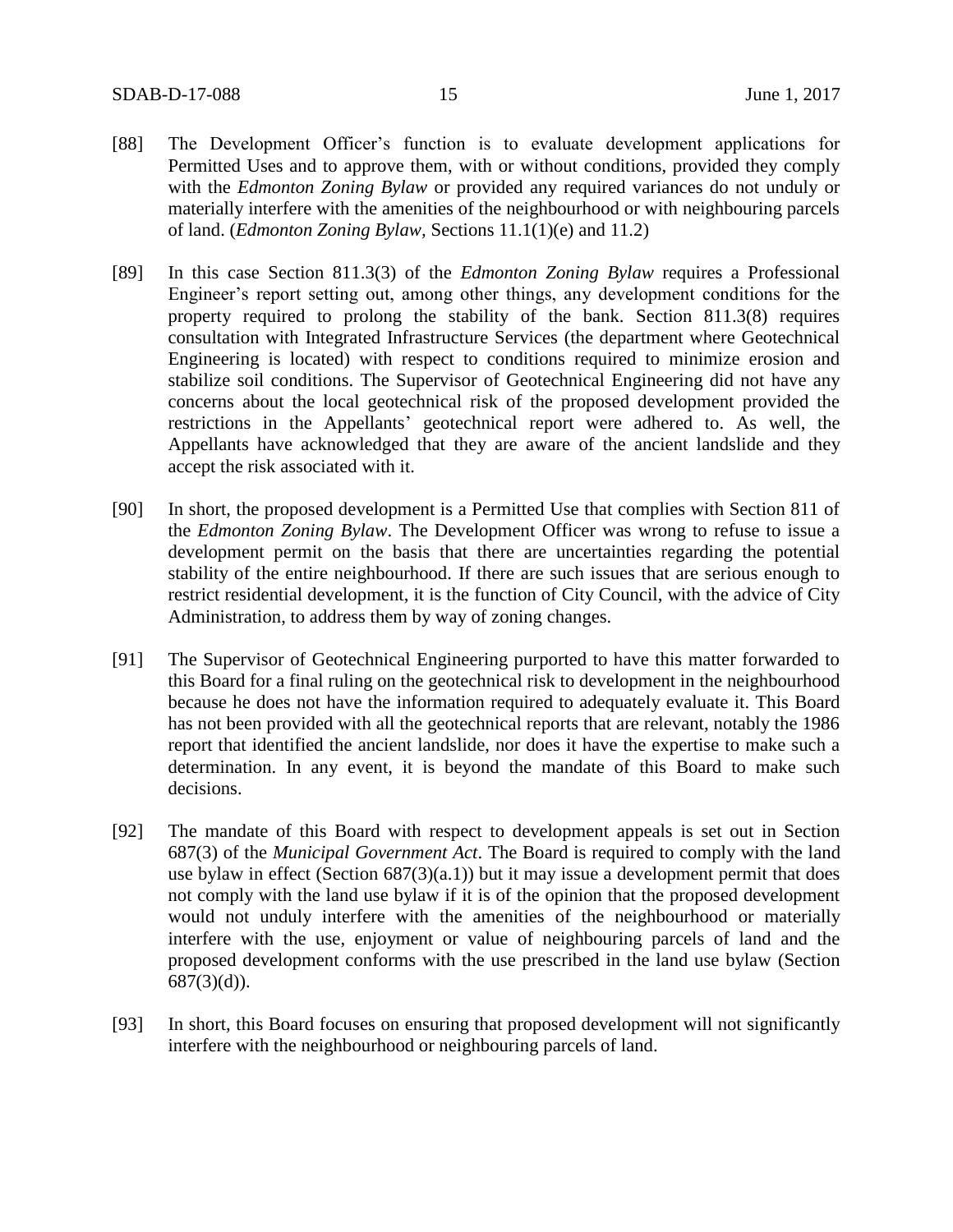- [94] There is nothing to indicate that the proposed development will have any impact on the ancient landslide. Accordingly, any concerns with respect to the ancient landslide are beyond the purview of this Board. In dealing with this appeal, this Board expresses no opinion about whether residential development should be allowed to take place in this neighbourhood because of the ancient landslide. Rather, this Board focuses on the impact the proposed development will have on the neighbourhood and on neighbouring parcels of land.
- [95] The Board accepts the Supervisor of Geotechnical Engineering's assessment that the local geotechnical risk associated with the proposed development will be appropriately mitigated provided that there is strict compliance with the development restrictions outlined in the Appellants' geotechnical report.
- [96] The Board is satisfied that the Appellants have substantially complied with the necessary community consultation required by the Mature Neighbourhood Overlay (Section 814.3(24)) of the *Edmonton Zoning Bylaw.* Although the affected owners to the east did their own neighbourhood consultation that resulted in different responses from some of the neighbours, this does not affect the appropriateness of the process followed by the Appellants.
- [97] Section 814.3(10) of the *Edmonton Zoning Bylaw* states that "regardless of whether a Site has existing vehicular access from the front or flanking public roadway, there shall be no such access where an abutting Lane exists, and a treed landscaped boulevard is present along the roadway adjacent to the property line, the Site Width is less than 15.5 metres, or fewer than 50 percent of Principal Dwellings on the blockface have vehicular access from the front or flanking public roadway". The Board waives this requirement and allows vehicular access from the front public roadway for the following reasons:
	- a) All of the new houses built on this street have front attached garages with front access, with the result that nine of the 14 houses on this block have vehicular access from the front public roadway.
	- b) The front of the site is approximately six metres higher than the rear, which makes the development of a rear detached garage problematic.
	- c) The lane at the rear of the site is in poor shape.
	- d) No one who appeared at the hearing was opposed to allowing vehicular access from the front public roadway.
	- e) Transportation Services had no objection to allowing front access as long as their recommended conditions were met.
- [98] The Board grants the variance to Section 814.3(13) of the *Edmonton Zoning Bylaw* to allow a 1.15 metre variance to the maximum allowable 8.6-metre Height for the following reasons: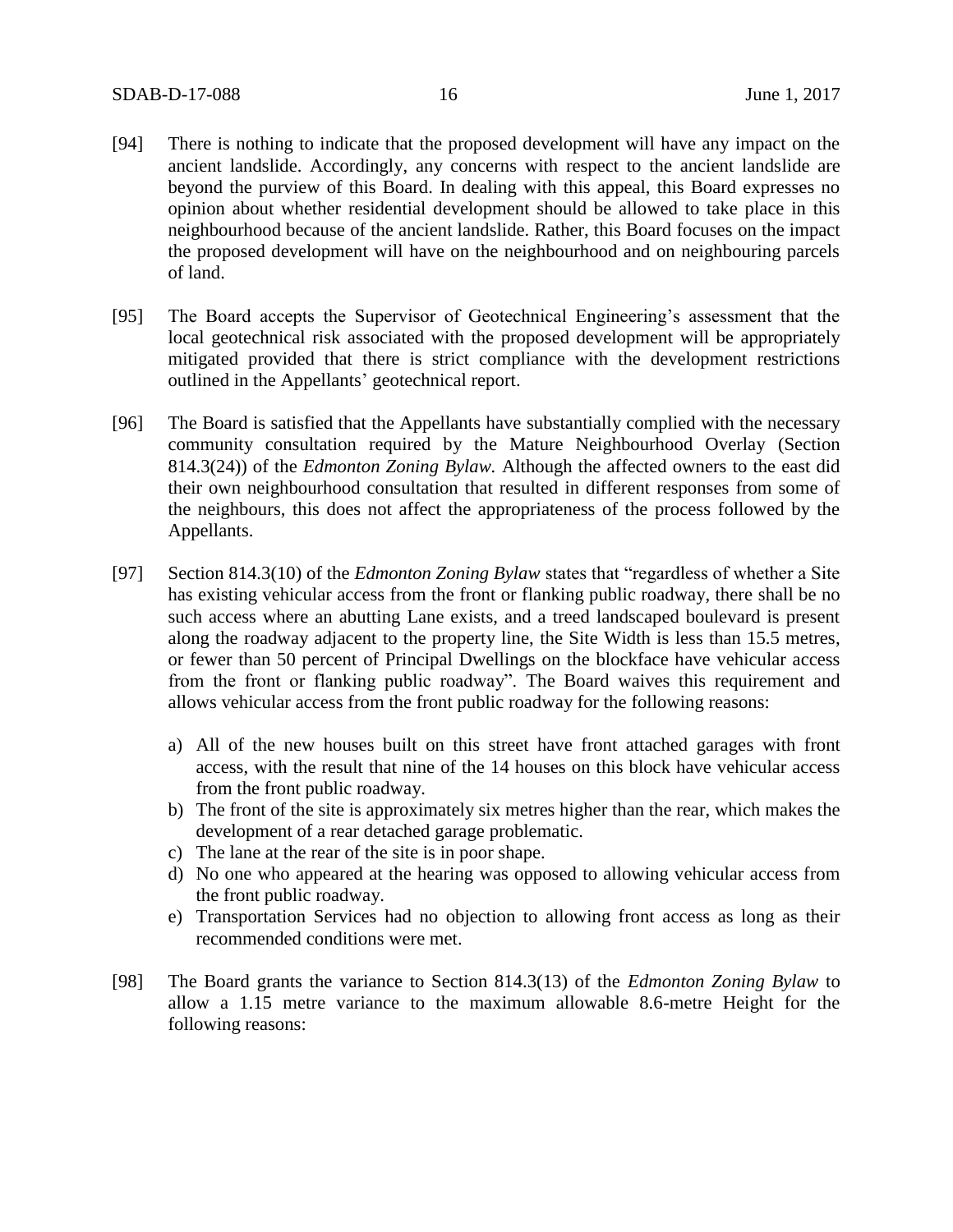- a) The most affected property owner immediately to the east of the proposed development prepared a shadow study to illustrate the impact of the increase in Height on their rear yard during the summer months. This study was based on the premise that the entirety of the proposed development would be 1.15 metres higher than the allowed 8.6 metres. However, the plans show that the 1.15-metre Height variance is only required for the proposed lounge and enclosed stairwell on the third storey. This third storey development is located approximately 6.1 metres (20 feet) from the rear of the house and approximately one metre (3.3 feet) from the east façade of the house. Most of the shadowing in the rear yard that would be caused by the proposed development would result from the rear portion of the development, not from the rooftop lounge. As a result during the summer months, the shadow caused by portion of the third storey requiring a variance will have minimal impact on the affected property owner's rear yard. The Board does not accept the conclusions of the shadow study.
- b) The portion of the third storey development requiring a variance in Height will have minimal visual impact from the street. It is setback from the front of the house and will be largely obscured by the gabled roof atop the second floor. Exterior finishing and colour variations on the front façade will break up the massing and height of the proposed house.
- c) The Board accepts the evidence of the Appellants that most of the houses on this street, many of which are relatively new developments, give the appearance from the street of being high and that the proposed development will not appear to be significantly higher than many of these existing homes. Therefore, the Height of the proposed house will not be uncharacteristic of this neighbourhood.
- [99] The Board grants the variances to Section  $61.1(a)(ii)$  and Section  $61.1(a)(iv)$  of the *Edmonton Zoning Bylaw* to allow variances to the Side and Rear Stepback requirements for Rooftop Terraces for the following reasons:
	- a) Section 61.1(a)(iii) requires a 1.0 metre Stepback from any building Façade facing a Side Lot Line where the Site Width is less than 10 metres. Section  $61.1(a)(iv)$ increases the required side Stepback when the Site Width is 10 metres or greater. The subject Site is 10.05 metres wide, meaning that, if it were just a few centimetres narrower, the less restrictive Side Stepback would apply.
	- b) The main concern when reducing Side Stepbacks is the potential loss of privacy of the immediate neighbours. The Board is of the view that privacy concerns related to the reduction in the Side Stepbacks are largely mitigated by the fact that a portion of the Rooftop Terrace is set into the sloped roof of the proposed house and the remaining portion of the Rooftop Terrace will be enclosed by a five-foot high translucent glass privacy screen and by a translucent glass railing. The result is that it will only be when a person is standing at the very edge of the Rooftop Terrace looking down into the adjacent yards that there will be any loss of privacy.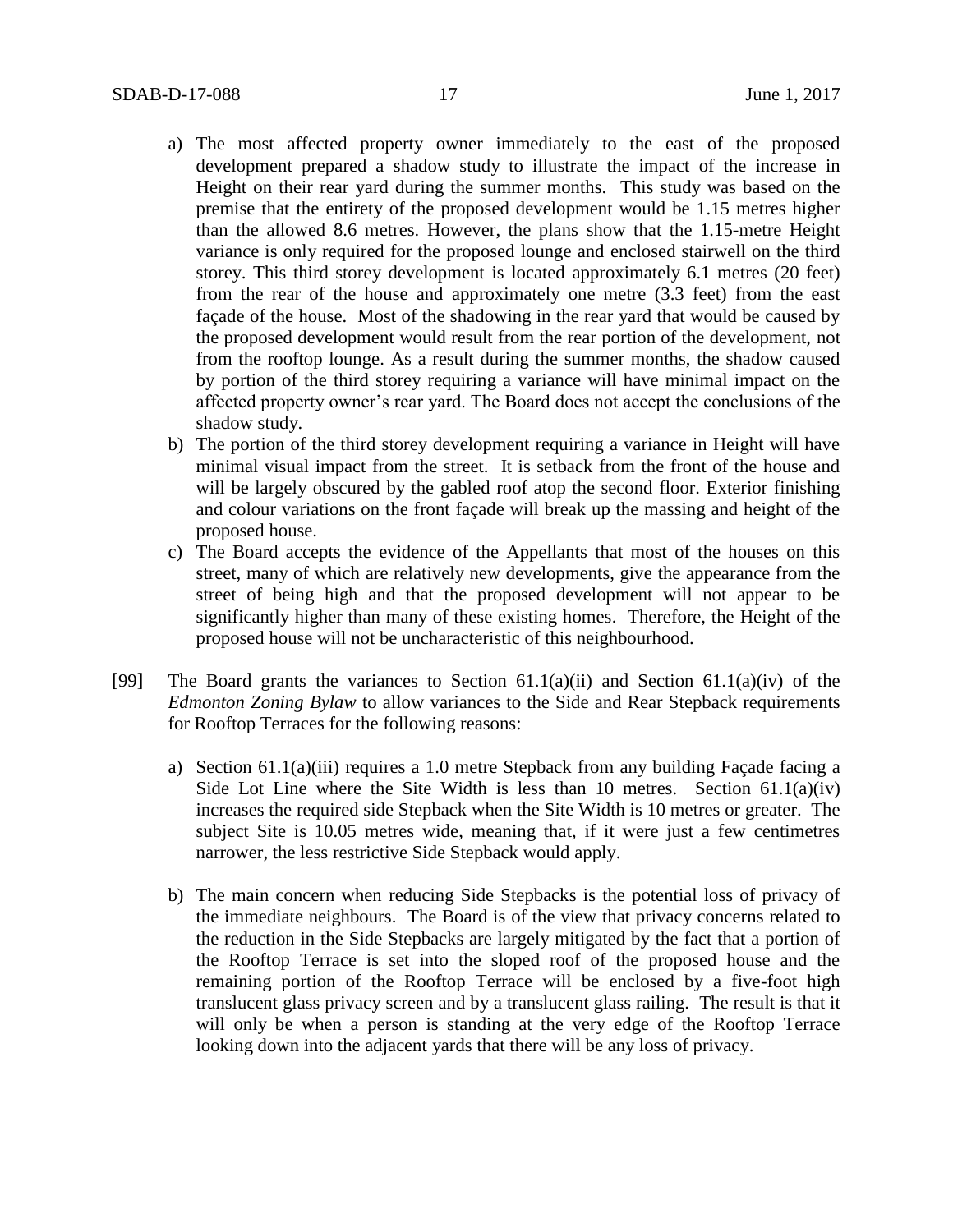The Board is of the view that the frosted glass railings and privacy screening will significantly reduce overlook into neighbouring properties when the Rooftop Terrace is being used in a typical fashion.

- c) Section 61.1(a)(ii) requires a 2.0-metre Stepback from the building Façade facing the Rear Lot Line. In this case, the Board has granted a 2.0-metre variance. This property is located on a lot with an elevation change of approximately six metres from the front of the lot to the rear. There is also significant mature vegetation at the rear of the lot and on the adjacent rear lane that will screen properties to the rear from any overlook from the Rooftop Terrace. Together these factors largely mitigate the elimination of the Rear Stepback requirement.
- d) The Board is of the view that granting the variances to the Side and Rear Stepbacks will not have any significant impact on the privacy of neighbours who reside to the north, east or west of the subject site.
- e) The Board also notes that many of the houses on the street have similar rooftop terraces and that allowing these variances will not be uncharacteristic of the neighbourhood.
- [100] The affected property owner to the east submitted a letter from a realtor expressing the opinion that the required variances in Height and the Stepbacks for the proposed Rooftop Terrace would lower the value of their property. However, the Board notes that this opinion was based on the shadow study conducted by the affected property owner and on their concerns regarding reduced privacy. Given that the Board puts little weight on the shadow study and disagrees with the affected owner about the privacy impacts, the Board does not accept the opinion of the realtor. Therefore, the Board finds that there is no evidence to support the concern of the property owner to the east that the proposed development will negatively impact the value of their property.
- [101] For all of the above reasons, the Board is of the view that the proposed development, with the variances and the imposed conditions, will not unduly interfere with the amenities of the neighbourhood nor materially interfere with or affect the use, enjoyment or value of neighbouring parcels of land.

Mr. M. Young, Presiding Officer Subdivision and Development Appeal Board